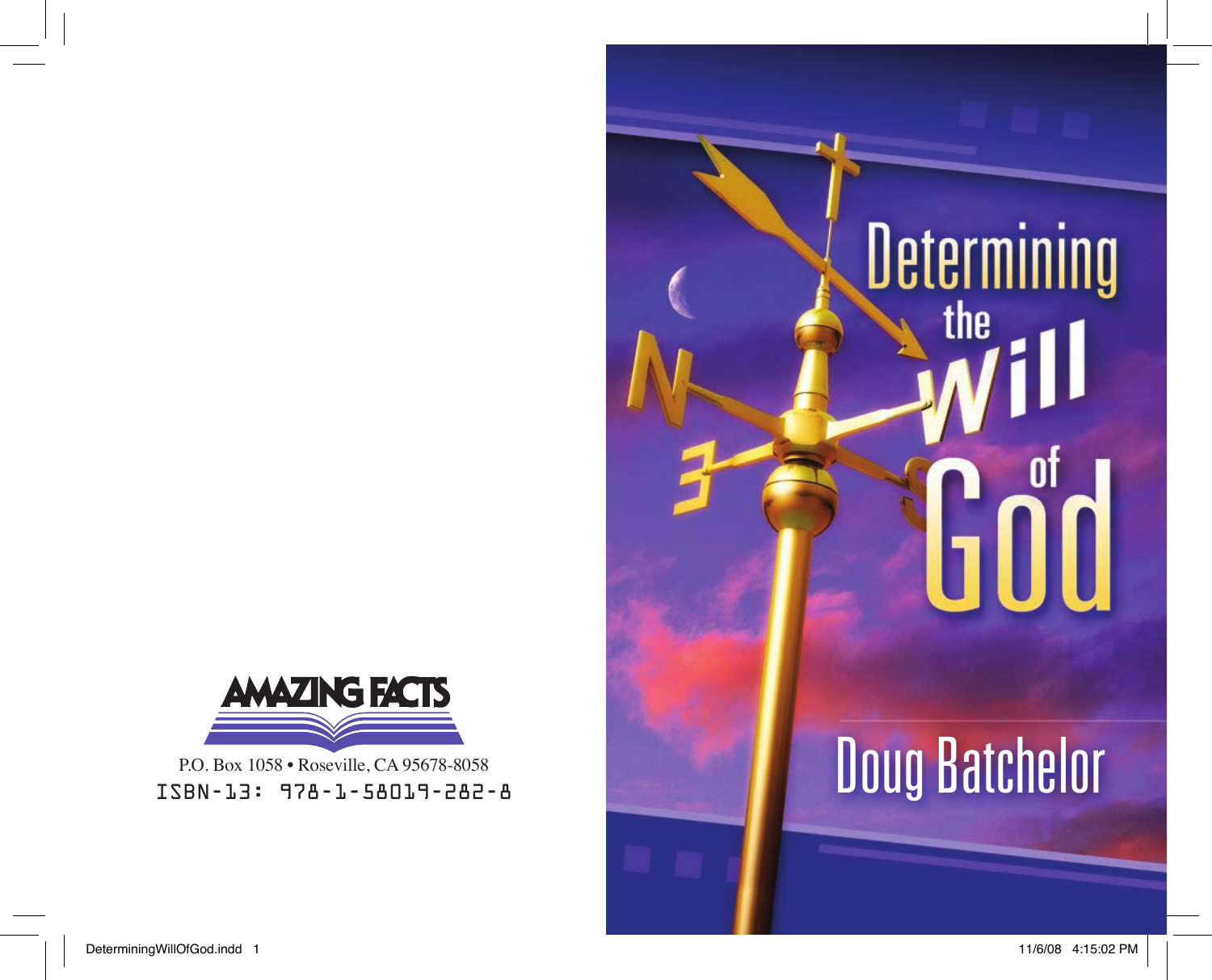Copyright © 2008 by Doug Batchelor

All rights reserved. Printed in the USA.

Published by: **Amazing Facts, Inc.** P.O. Box 1058 Roseville, CA 95678-8058 800-538-7275

Edited by Anthony Lester Text design by Greg Solie • AltamontGraphics.com Cover design by Haley Trimmer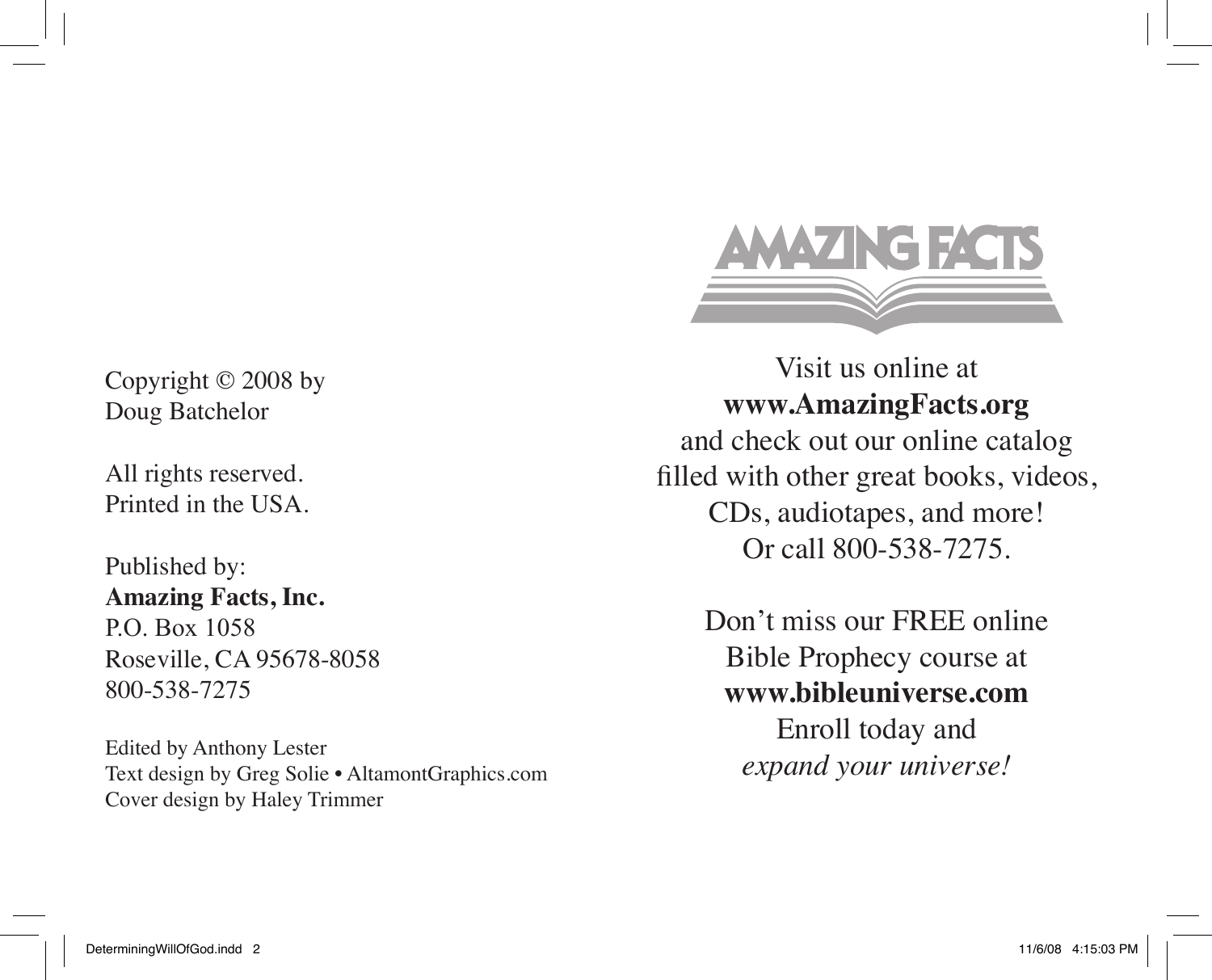## **Determining** the Goïd

#### Doug Batchelor by

*"I came down from heaven, not to do mine own will, but the will of him that sent me. And this is the Father's will which hath sent me, that of all which he hath given me I should lose nothing, but should raise it up again at the last day. And this is the will of him that sent me, that every one which seeth the Son, and believeth on him, may have everlasting life."*

*—John 6:38–40*

In 1692, the city of Port Royal, Jamaica, literally slid into the sea when it was struck<br>by a massive earthquake. Many had pre-<br>dicted that this corrupt city of pirates and cutn 1692, the city of Port Royal, Jamaica, literally slid into the sea when it was struck by a massive earthquake. Many had prethroats would one day suffer God's judgment.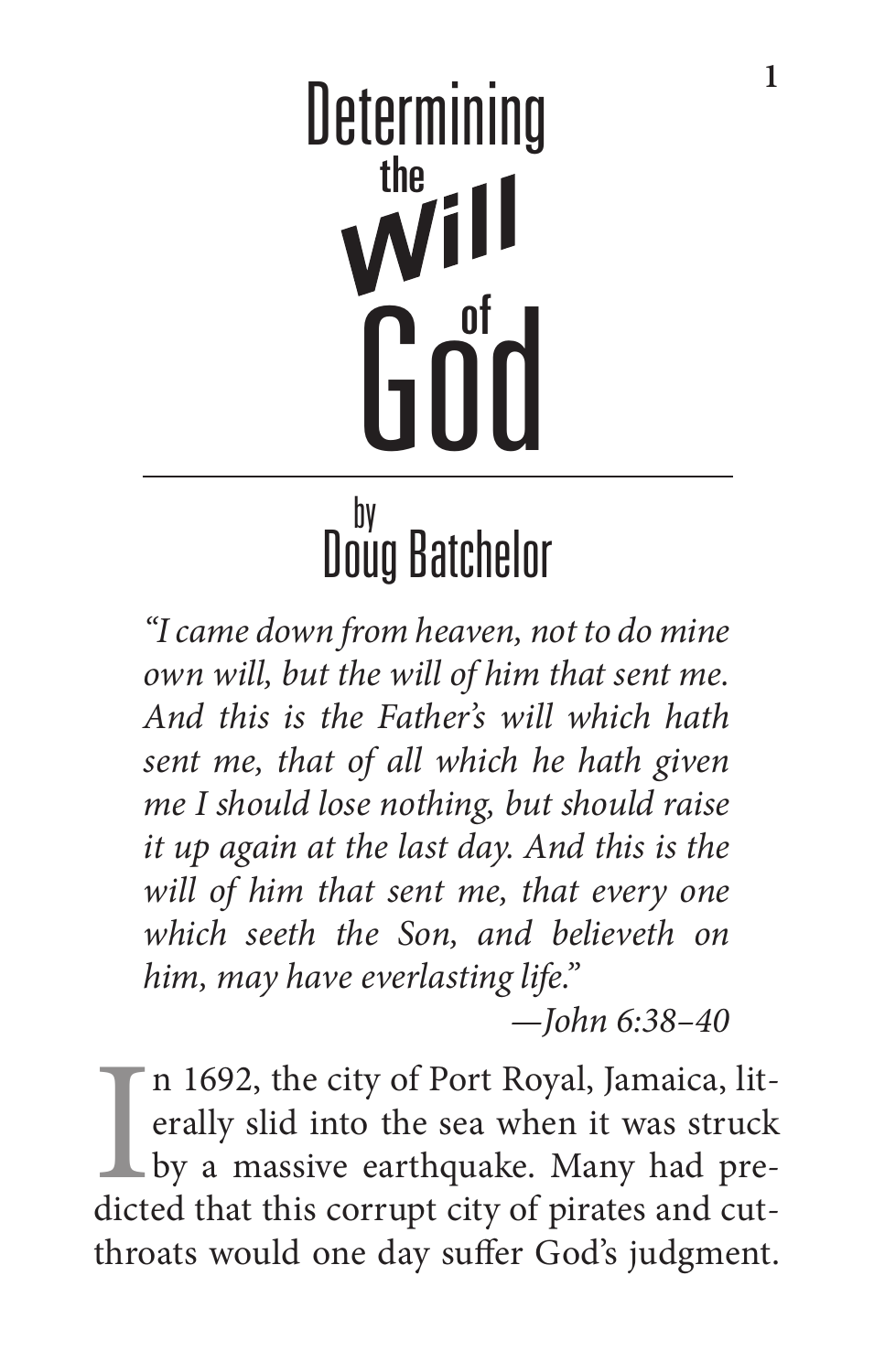Therefore, the disaster surprised no one, least of all the handful of religious men who were swept to their doom along with the wicked. One such man was Lewis Galdy, who was born in France but left for the New World in search of religious freedom. When the first violent shock came, Galdy was buried deep beneath the earth. Amazingly, he remained conscious and understood what had happened. He resigned himself to the will of God. But much like Jonah in the belly of the sea monster, a few moments later, the ground shook a second time and exploded, throwing Galdy flying high through the air and out over the churning sea. He landed unhurt in the water and swam until a boat picked him up. Galdy lived for 47 years after his miraculous escape. He died in 1739 and today his tombstone still tells the story of his amazing experience.

The safest place in the world to be is in the middle of God's will.

It doesn't matter if you are surrounded by war, typhoons, tornadoes, volcanoes, or earthquakes; if you're in the middle of God's will, you have nothing to worry about. The Bible says, "The world is passing away, and the lust of it;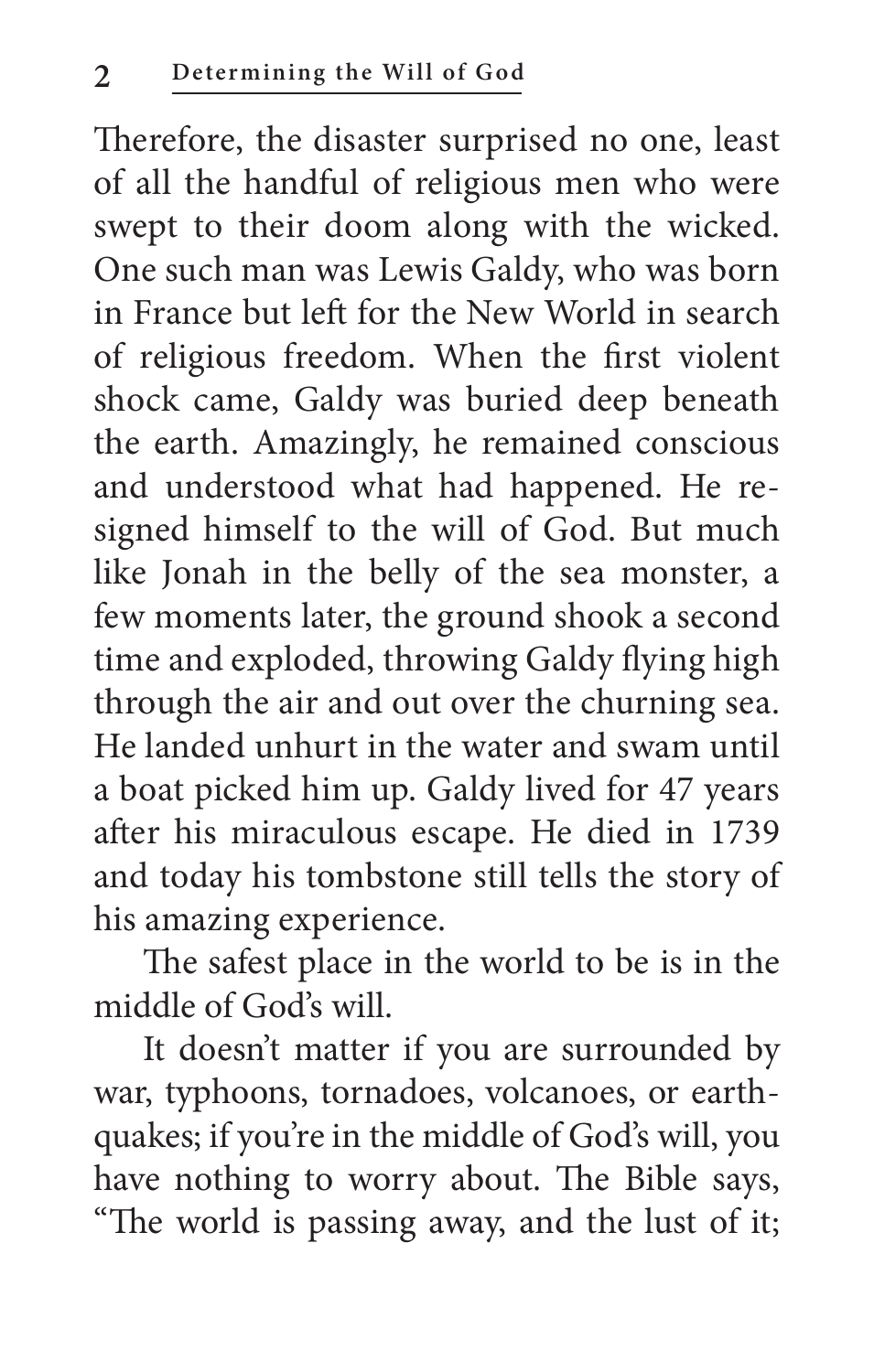but he who does the will of God abides forever" (1 John 2:17 NKJV). If you are following God's will, you have eternal life.

David Livingstone said, "I'd rather be in the heart of Africa in the will of God than on the throne of England out of His will." If being in the will of God means that you're working in some lonely, distant, mosquito-infested mission field, you are still in the best place you could possibly be.

As a pastor, I often hear the questions: "How do I know that I'm doing what God wants me to do? How do I determine the will of God for my life?" These are very good questions. In fact, they're the most important questions you can ask as a Christian. Why? Because Jesus taught us to say "Thy will be done."

Of course, we all must abide by the general principles regarding the will of God, which are universal. It is God's will for everyone to be holy, loving, and true. But at the same time, the Lord has individual plans for each person that are as varied and unique as snowflakes.

This short book is going to focus on the biblical principles that will help you find God's will for your life.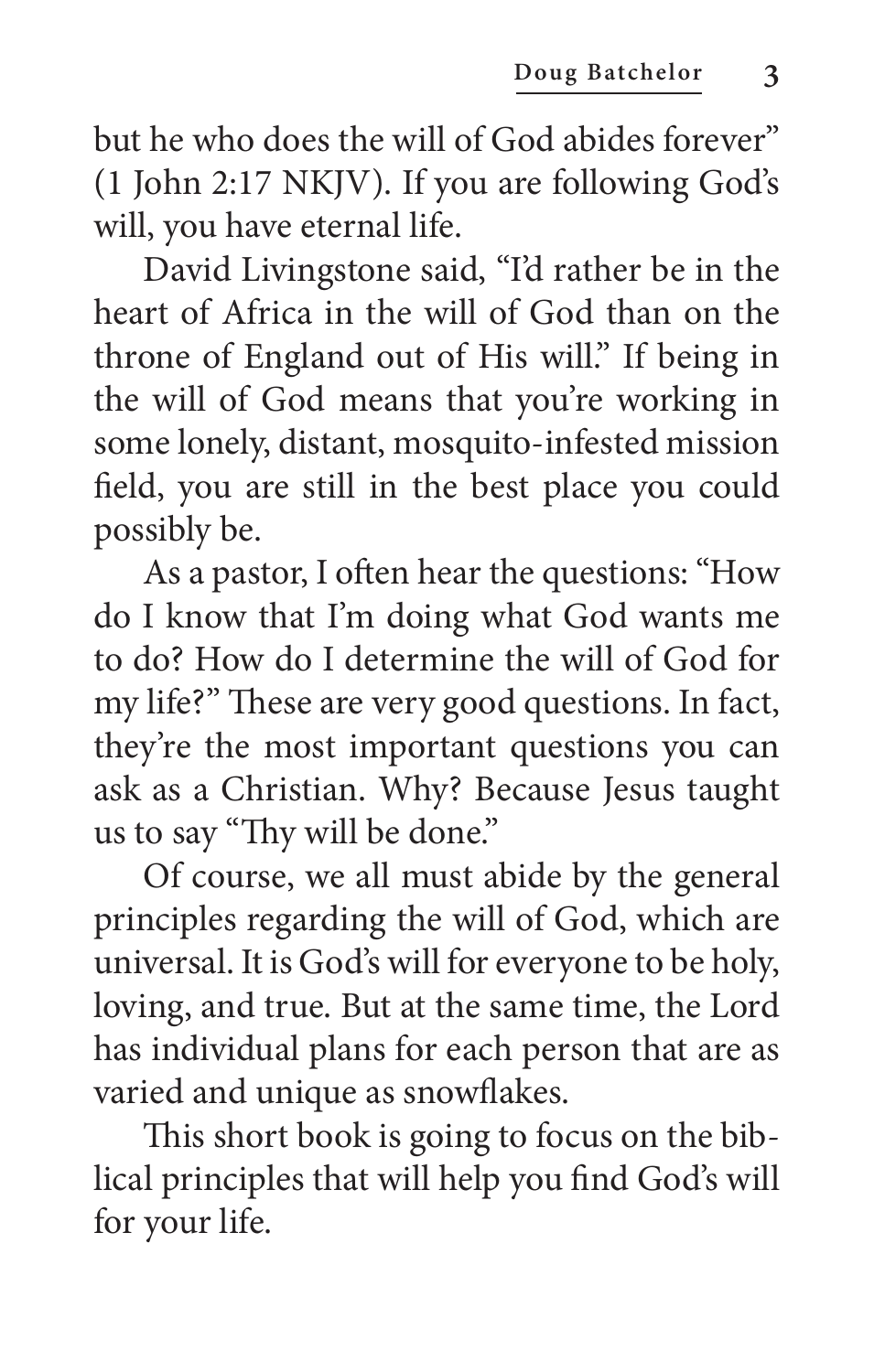#### **Not a Chance?**

Before getting into a list of ways we can apply biblical principles to determine the will of God, let's first address some of the dubious methods people often use.

To start with, Christians should avoid resorting to methods that amount to flipping a coin. I'm not saying God cannot speak through a coin, but coin tossing is something they do in football games. It might work for the NFL, but if I'm making a life decision, I want more direction than heads or tails.

Of course, in the Bible, some issues were decided by casting lots. Normally, a group would take a clay jar with a narrow opening and put in a number of stones of one color and one odd stone of a different color. The stone mouth was just big enough to shake out one stone at a time. The jar would go around from person to person, each shaking the vessel and dropping out a stone. If the off-color lot fell on you, it meant that you were chosen as a leader. (They also cast lots for Jesus' clothing and on Jonah's "fishing" trip.)

You might flip a coin when the family is trying to decide whether to eat Mexican or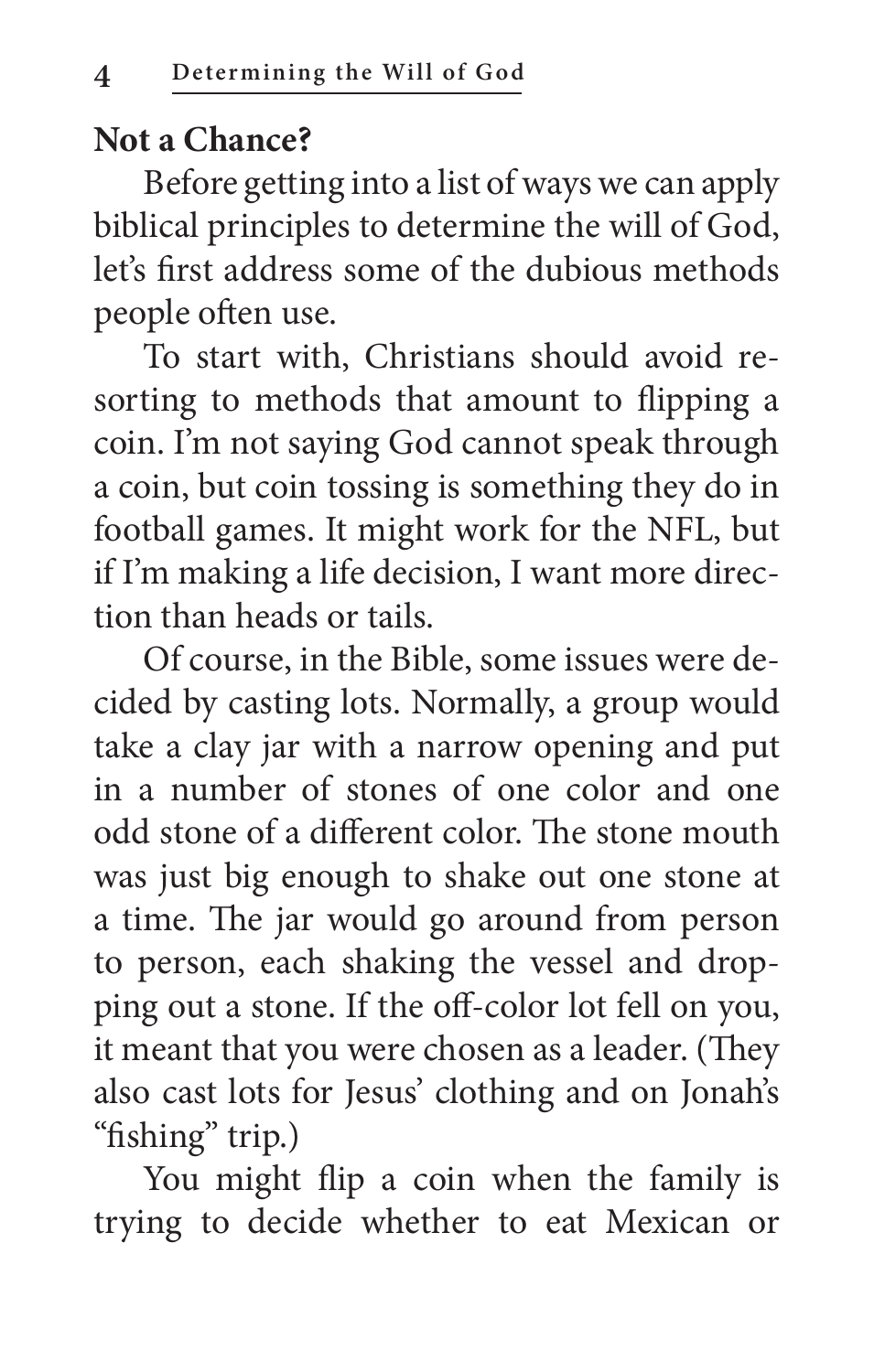Chinese for dinner. However, casting lots when making big decisions for your life is not advisable. God wants you to use your brain. He even says, "Come now, let us reason together." You should never say, "Whom shall I marry? Well, I'll cast lots." That system won't impress your potential in-laws. Rather, you want to be using a number of biblical criteria, which we'll discuss a little later.)

When the priests picked the two goats on the Day of Atonement, they selected two perfect specimens. One would be chosen as the Lord's goat, and one would be the scapegoat. They cast lots to determine the scapegoat. The point is that they were choosing between two goats that were identical in nature. (It could be that God did not wish for humans to be proud they decided the final outcome.) In that sense, casting lots is okay. But when making big decisions, be thoughtful and don't leave it to chance.

And sometimes when flipping a coin, a person doesn't get the side they want, so they say, "Let's do two out of three." They just keep on flipping the coin until they get the result they want. I also know someone who was praying about a big decision, and he wasn't sure whether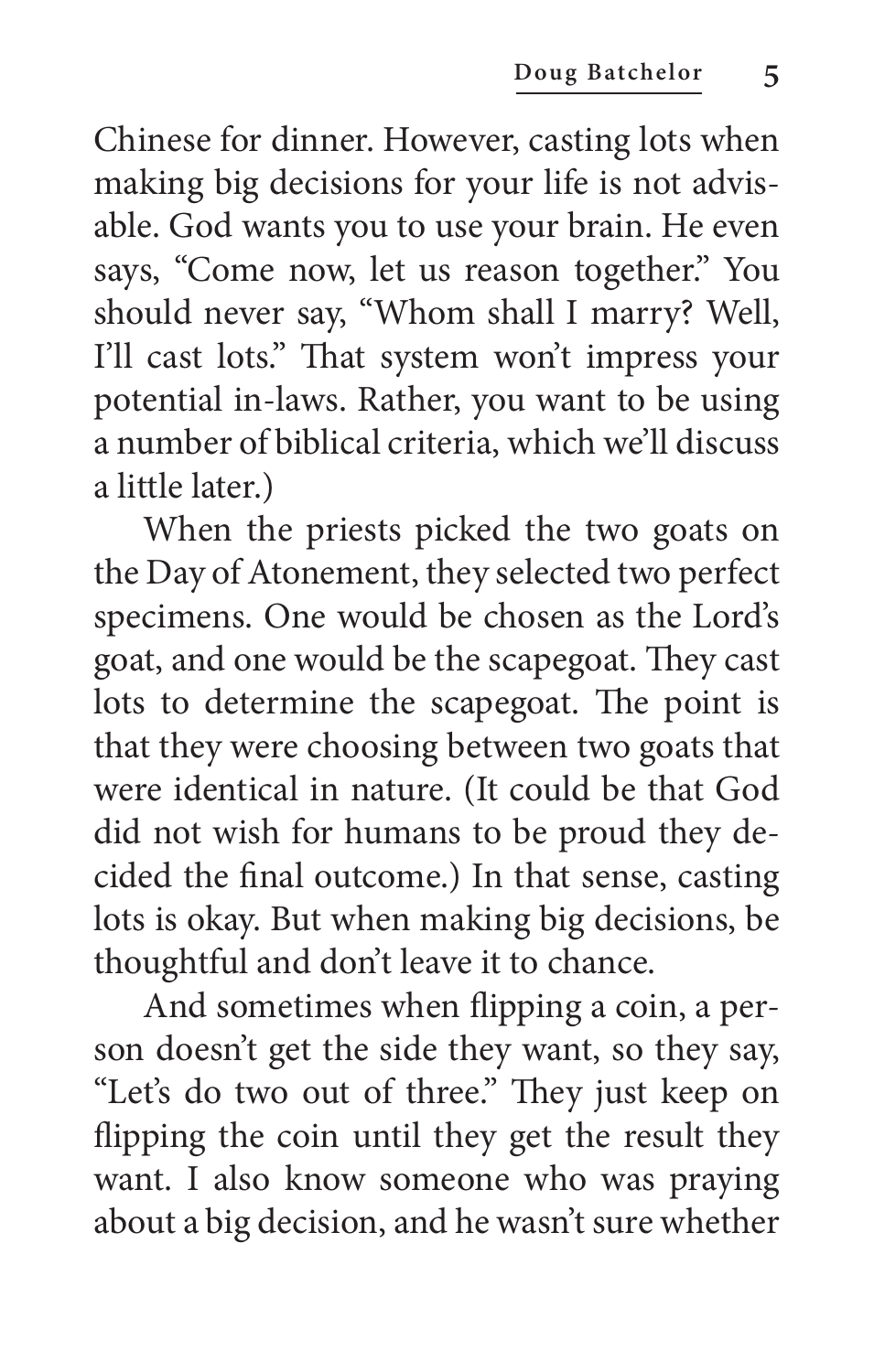or not he was to flip a coin to choose between the available options. He flipped the coin, and the coin rolled over against the wall and stood up on its end! It's like God was saying, "Don't do that! You're giving me just two options. I might have a thousand options you know nothing about." Don't corner the Lord by using this kind of method. You're trying to limit how God is going to answer you. So use your brain and pray for divine wisdom instead.

#### **Getting Fleeced**

When Gideon was trying to get reassurance that he was supposed to go into battle against the Amalekites and the Midianites, he put out a fleece—a sheepskin for a kind of sleeping bag in the field. He said, "If I wake up in the morning and there's dew on the fleece but not on the ground, that will be a sign." Well, that happened. Then he thought, "Well, maybe that's a natural occurrence. Lord, let's try this one more time. Tomorrow let the fleece be dry and the dew on the ground." That's how it happened, and finally Gideon felt reassured.

Some people have all kinds of different fleeces that they put out for the Lord, and sometimes it's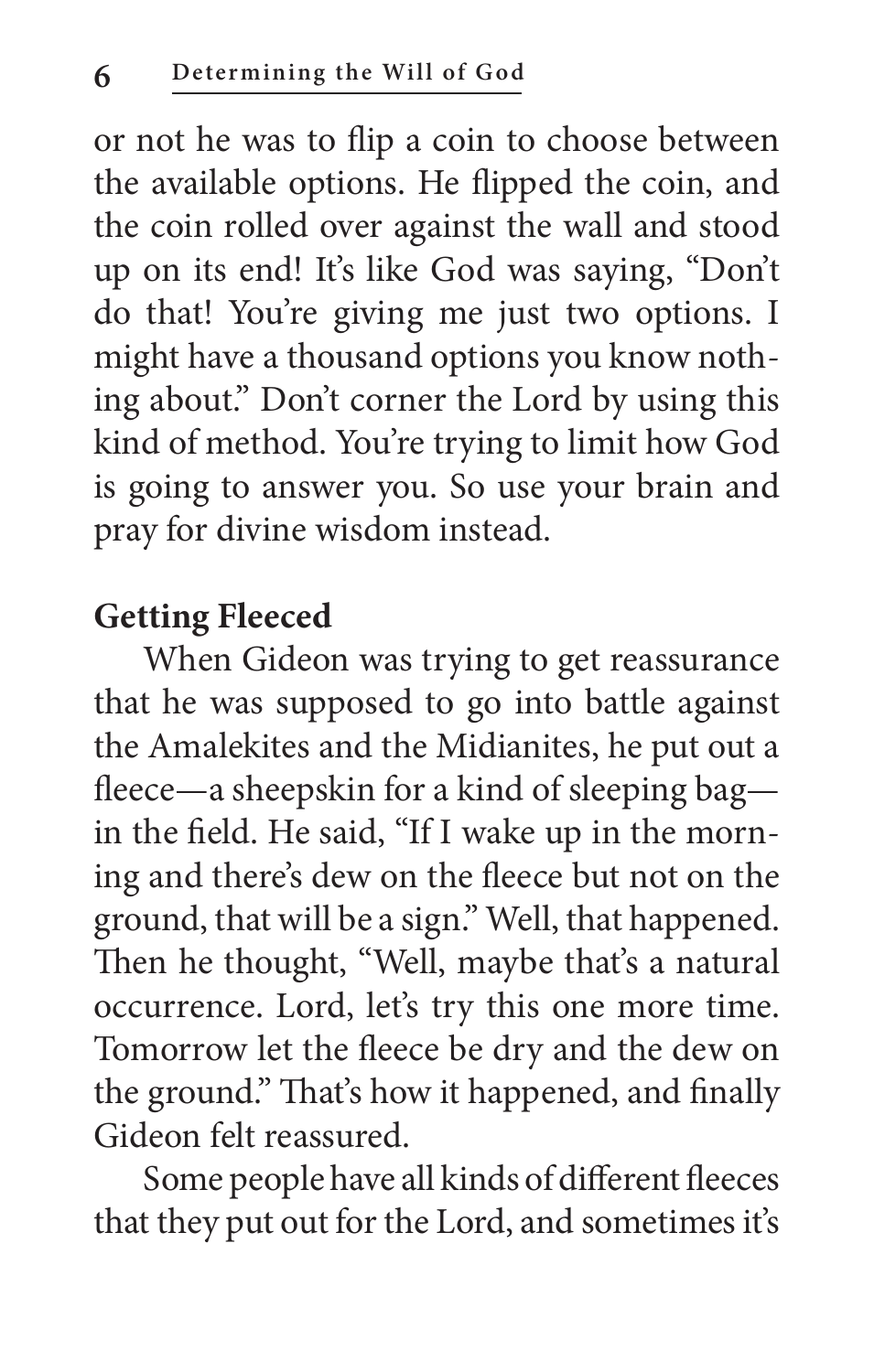not bad to say, "All right, Lord. I'm going to look for providential evidence." But we can get into a pattern of throwing out fleeces to test God's will, never willing to go with the answer from the fleece the night before. Nothing will give you assurance in God's will like the list below. There might be a time for it, but avoid getting yourself into the habit of throwing out fleeces.

#### **Bible Roulette**

The daughter of a famous evangelist once told me the story of when her mother was praying about whether or not to marry a young, handsome evangelist. She said, "Lord, I have to know this is your will." She prayed and agonized, needing reassurance that this was the right man. So she took her Bible and flipped it open. She was praying with her eyes closed by her bed, and she put her finger down on a verse—when she opened her eyes, it was on Genesis 24:58, which says, "They called Rebekah, and said unto her, Wilt thou go with this man? And she said, I will go." When you pray about whom to marry and you flip the Bible open and this is the place where your finger lands—that's a pretty strong indicator.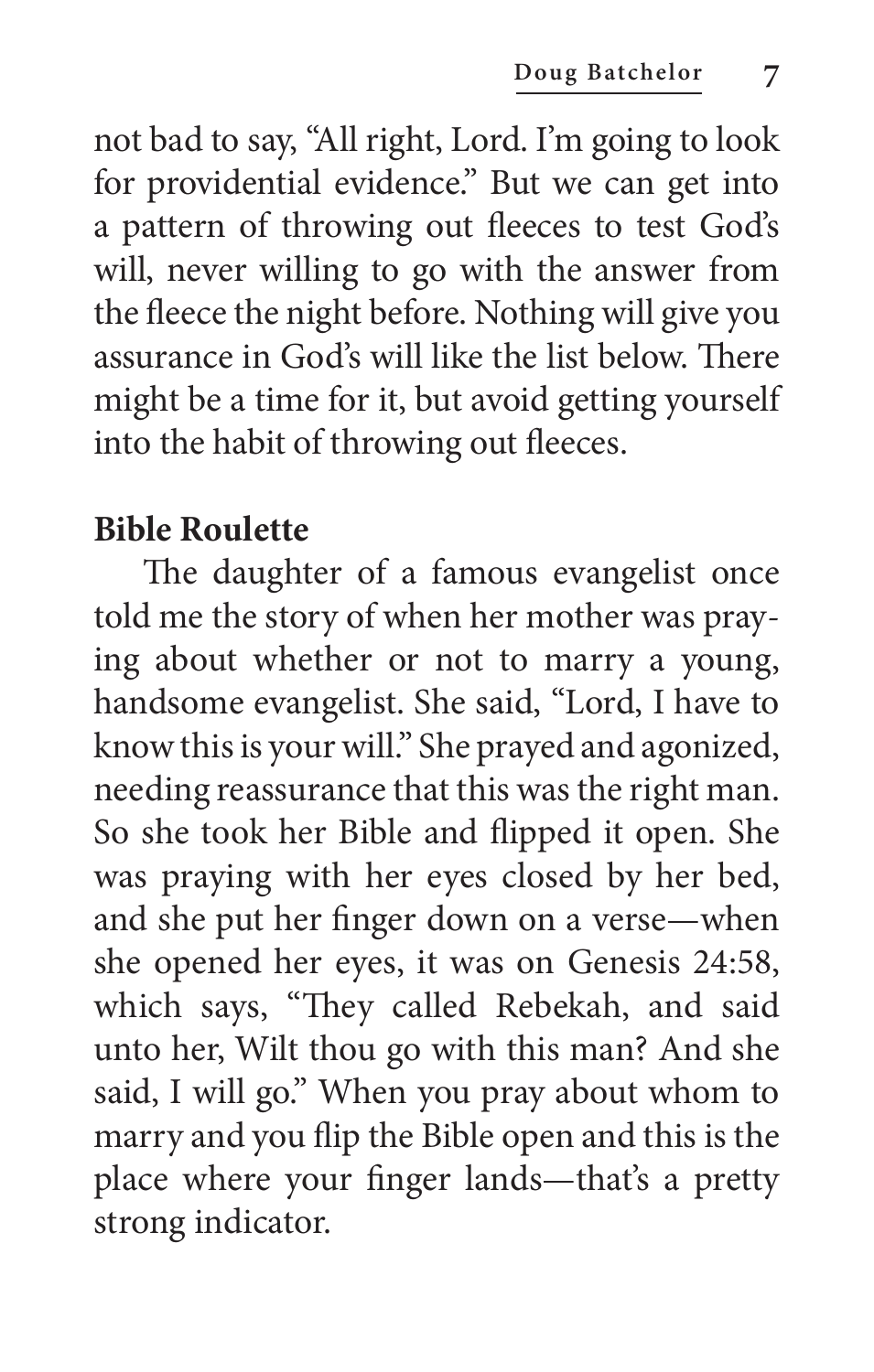You've probably met someone who makes decisions by quickly flipping through the Bible and, wherever their finger lands, he says, "That must be God's message to me." Once again, be very careful about using your Bible like an Ouija board. I'm not saying that God is incapable of leading in this way; sometimes the Lord winks at our ignorance (Acts 17:30). But I don't think it's advisable if you lack a strong relationship with God. You might flip your Bible open and plop your finger down where it says Isaiah walked naked and barefoot three years (Isaiah 20:3). That's obviously not His will for your life, so be careful.

#### **Dreams, Visions, or Hallucinations?**

Can God guide us through a dream? He can, but the majority of your dreams are just gibberish that comes when your brain is defragmenting the things you've experienced through the day, kicking all sorts of bizarre things through your mind (Ecclesiastes 5:3). Some people have weird dreams, so they visit a psychoanalyst who helps them try to understand if there is any hidden meaning in them. But sometimes it's just too much pizza before bedtime. Don't put a lot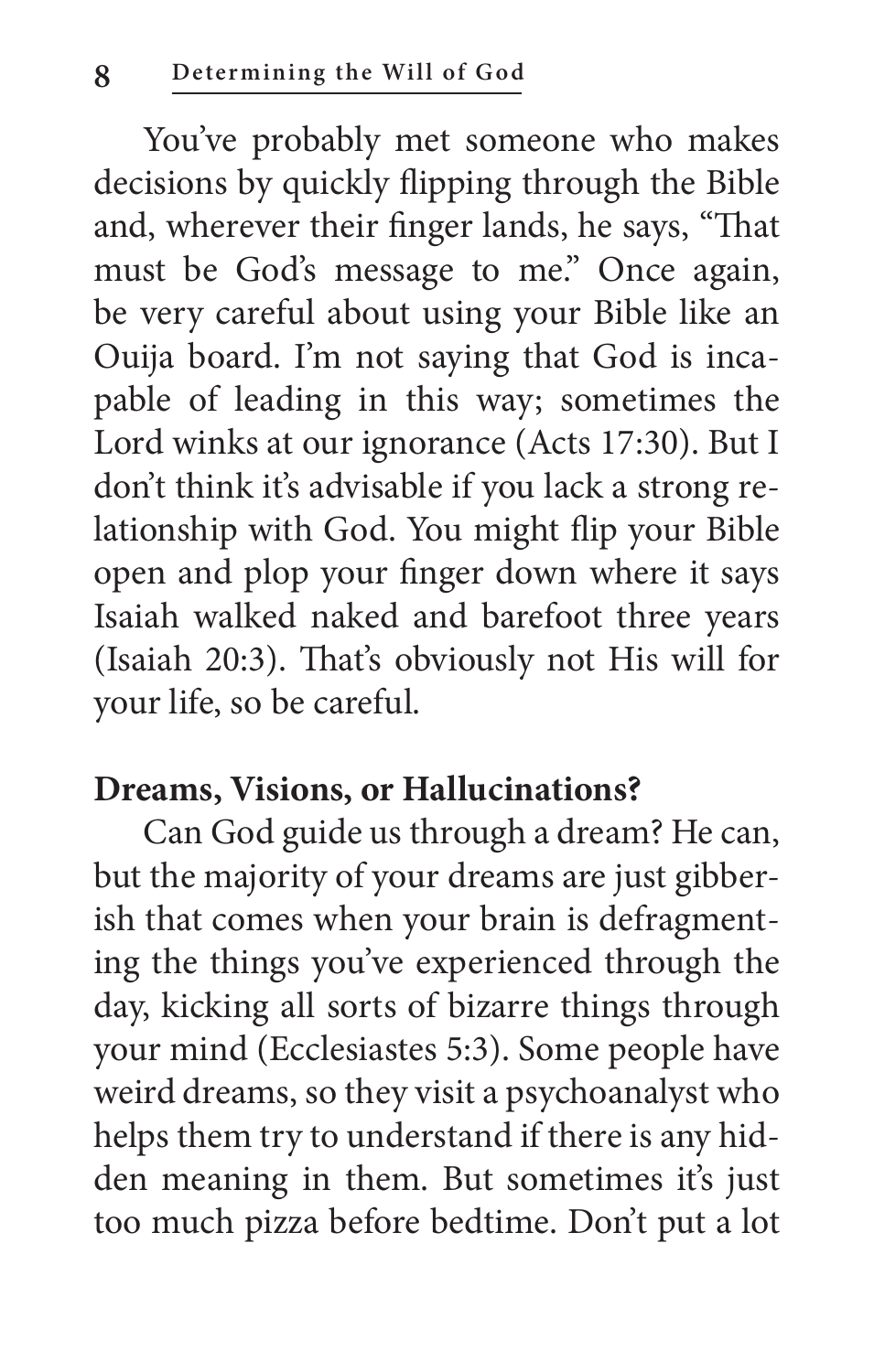of emphasis on making a life decision based on your wacky dreams.

And finally, regarding visions, you've might have heard about the farmer who was hoeing in the field on an extremely hot day. He was a young farmer, and he wondered if he was supposed to spend his life doing this work. As he was pondering, he looked up in the sky and saw that the wind was moving the clouds around. All of a sudden, he distinctly saw the letters "P" and "C" in the sky. He thought it was a message from God to "Preach Christ," so he threw down his farm equipment, cleaned up, got his Sunday suit on, and started going around the community preaching. Stunned, people asked, "Zeb, what's going on?" He said, "God showed me in a vision I'm supposed to be a preacher." So he spent several months preaching, but experienced dismal results. His family was getting hungry, so about eight months later, Zeb is back out in the field hoeing corn. Someone asked, "Zeb, what's up? I thought God gave you a vision that you're to preach Christ." He answered, "Well, I've concluded 'PC' really meant Plant Corn."

Be careful about allowing dreams and visions to be primary criteria. If you're going to base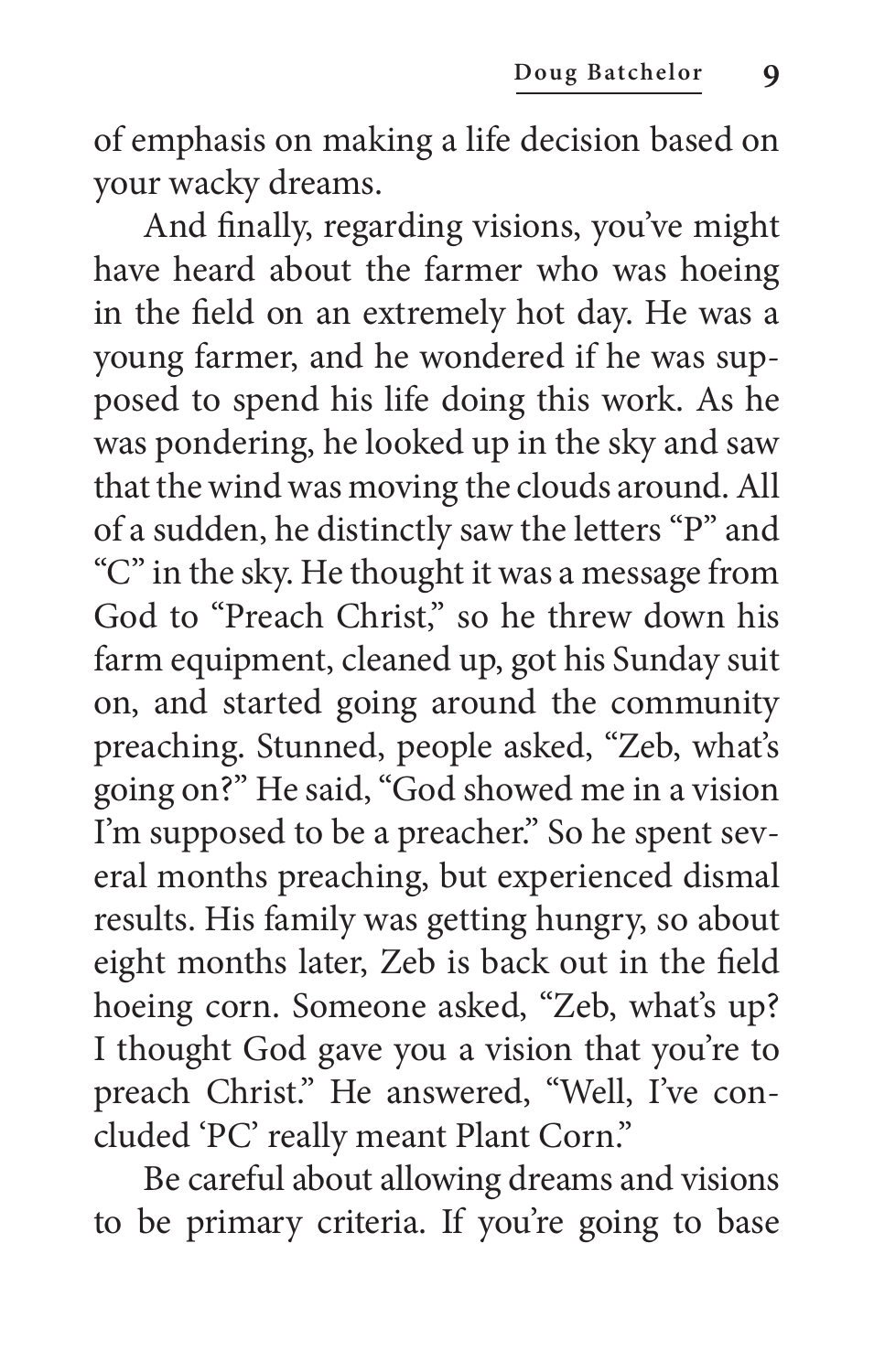decisions on dreams and visions, make sure there is reinforcing evidence. A lot of these extraordinary methods that people use to determine God's will are reserved for when He speaks to chosen prophets. If that's not you just yet, take a moment now to discover some biblical and common-sense ways to discern the will of our Creator.

#### **Okay … Now Where Do We Begin?**

We face a lot of big decisions in our lifetimes. When young people get out of high school, they need to ask: "What college will I attend? What will I study? Will I even go?" Then they must decide about a job and a spouse. "What job should I pursue? Who am I going to marry? Do I say yes to the first person who asks? Should I marry at all?"

Before we get into determining what God would have you do in any given circumstance, let's deal with some basics. First and foremost, it is God's will for you to be saved. The Lord is "not willing that any should perish, but that all should come to repentance" (2 Peter 3:9). What you are doing in life as a vocation should take a back seat if you don't yet have a saving relationship with Jesus Christ.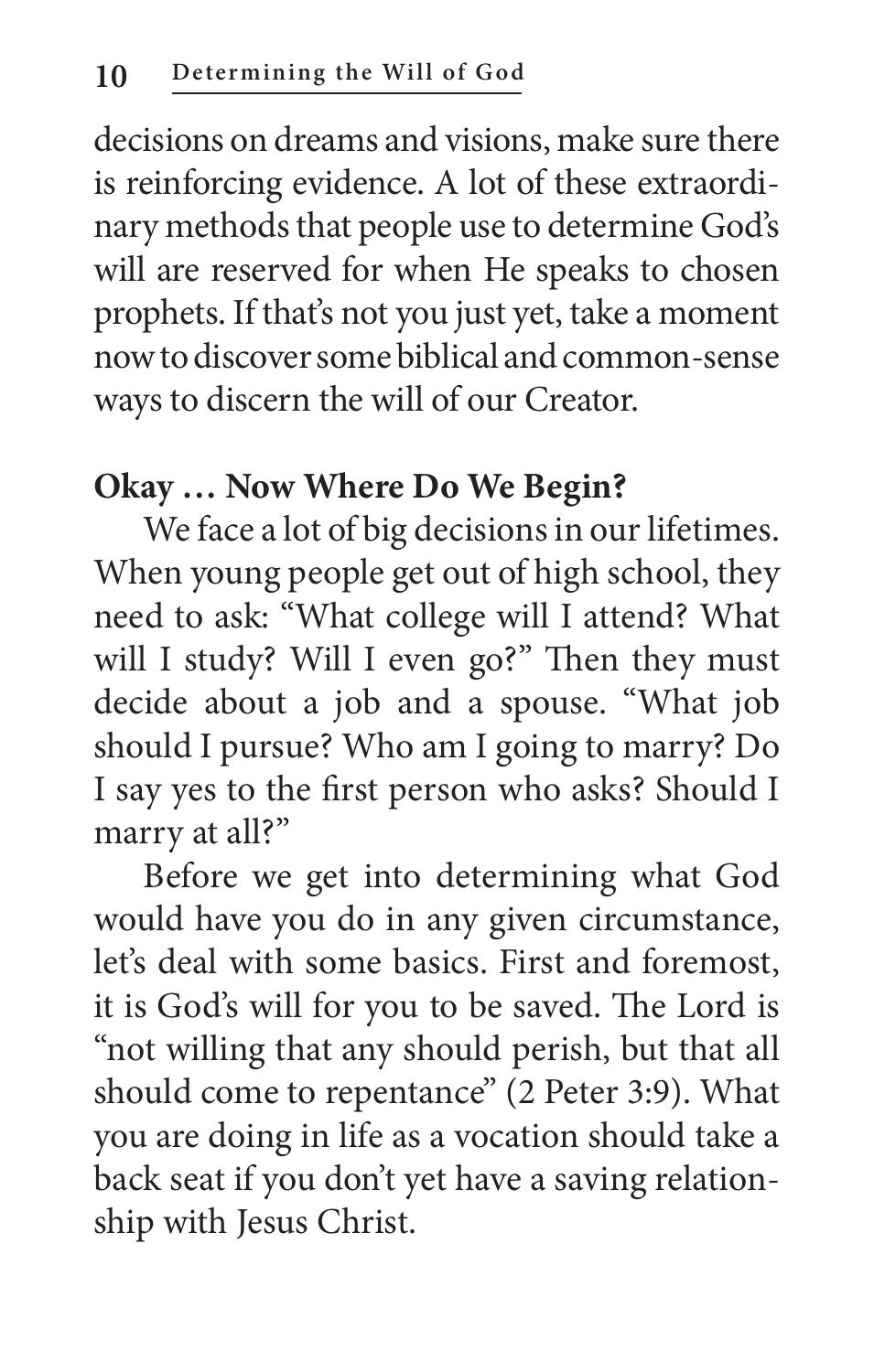Second, when some natural disaster strikes and destroys houses, we often hear insurance companies refer to it as "an act of God." That's not always true. Not everything that happens is the will of God. As we read, God is not willing that any should perish, but some are going to perish. Obviously, you and I have also done some things in our lives that were out of God's will.

So we can't always say it's "an act of God" when a typhoon strikes and thousands die. Remember, it was the devil who brought trouble in the story of Job. I think we'll be surprised when we get to heaven and God pulls back the veil; we'll be a witness to the cosmic battle between good and evil and see that God didn't always get what He wanted.

Besides, why would He tell us to pray that His will be done if it is always done anyway? That's why we should be *pursuing* the will of God in our lives. If God's will always happens, we wouldn't have to do anything to figure it out. But it doesn't always happen, so we have to do our best to search out—and be in—God's will for the sake of His kingdom.

So I'm going to give you a brief list that will help you determine God's will in your life. This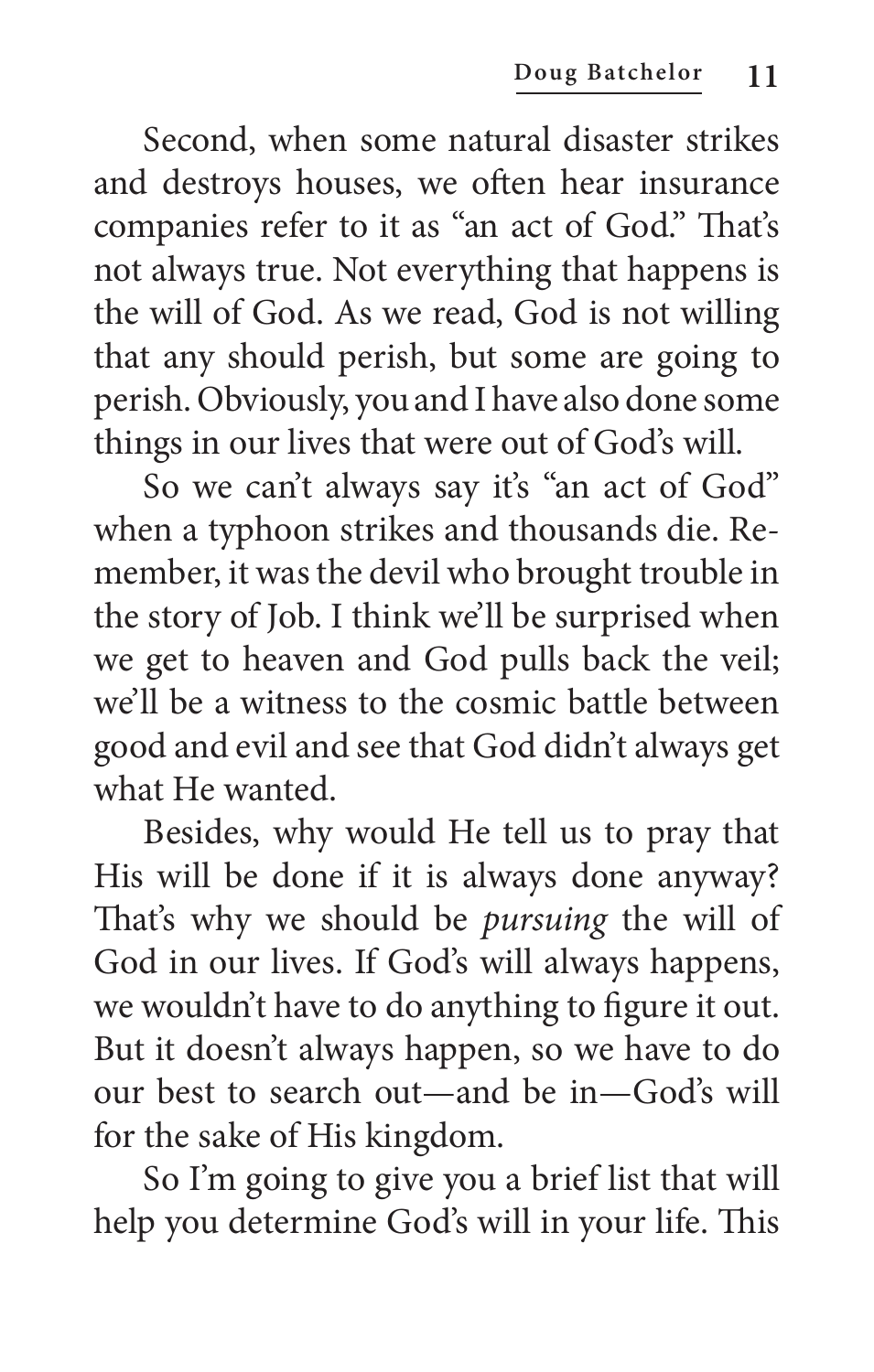list comes from those whom I respect the most: the Holy Spirit speaking through the Bible, great Bible scholars and commentators, and friends and fellow pastors. I believe this list is both grounded in the Word of God and everyday common sense.

#### **Be Willing and Surrendered**

Someone once determined that in the United States, a person has more than 23,000 ways to make a living. The odds are not in your favor to simply guess about what you're supposed to do as a career. Instead, you want divine leading in your life. You want God to give you wisdom on how to discern His plan for you.

The first step is also the most important and often the most difficult: Be fully surrendered and willing. John 7:17 says, "If anyone wills to do His will, he shall know concerning the doctrine, whether it is from God or whether I speak on My own authority" (NKJV). God will let you know His will—*if* you are truly willing to do it once you understand what it is.

Ask God to give you a submissive and willing heart when trying to discern His will. Plus, surrender yourself to Jesus before expecting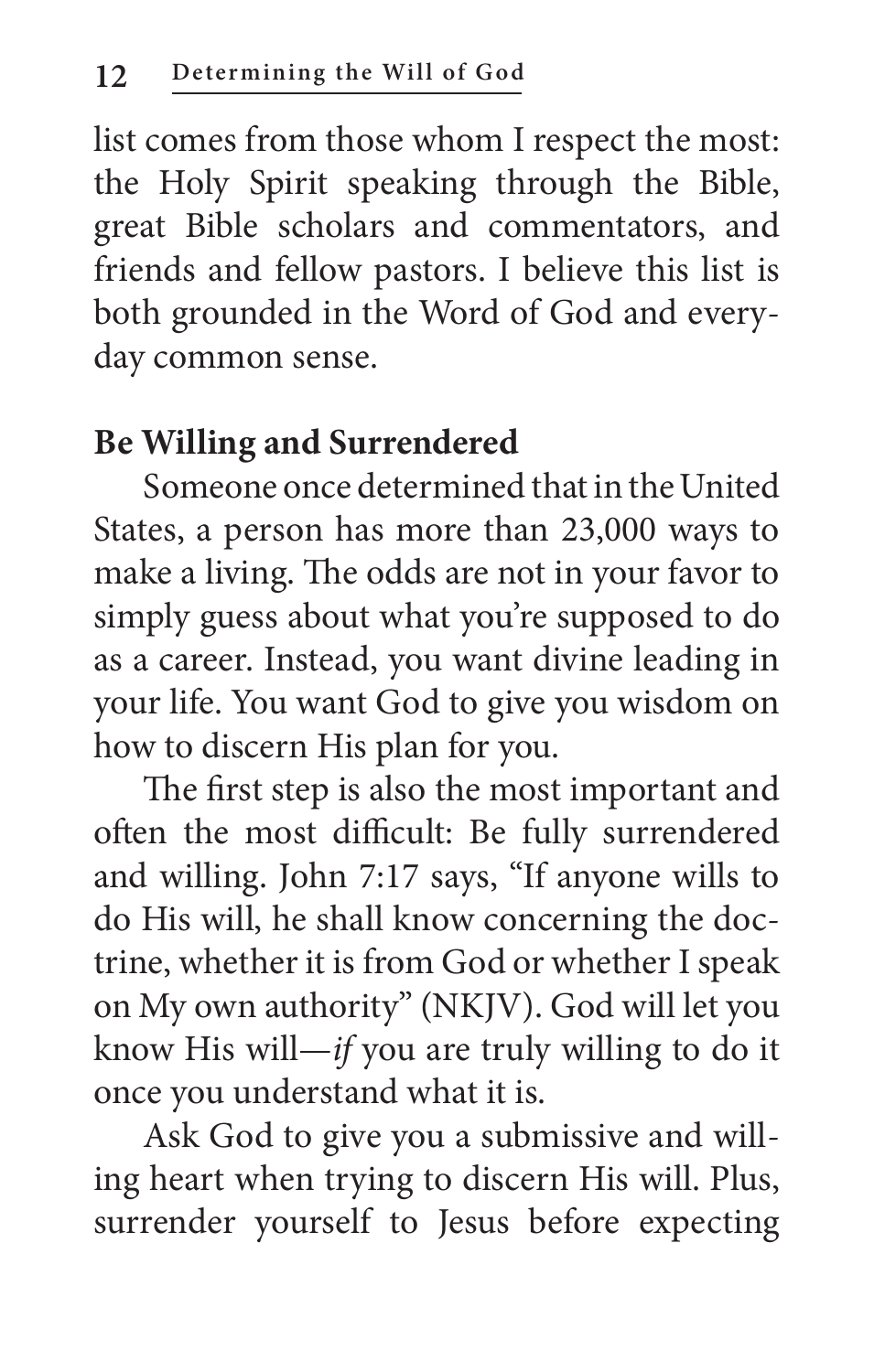Him to lead you some place to work on His behalf. If your heart is in a state of rebellion and you're not surrendered, why would God show you His will? All He would do is add to your compounded guilt.

"The humble He guides in justice, And the humble He teaches His way" (Psalm 25:9 NKJV). I once heard about a simple man in the Congo who prayed, "Lord, you be the needle, I'll be the thread. You go first, and I'll follow wherever you lead." That's the kind of humble attitude we need to discern God's will. You might not like what He's about to show you, but make up your mind that by His grace you will do it before you even know what it is.

#### **Be Guided by His Word**

"Thy word is a lamp unto my feet, and a light unto my path" (Psalm 119:105). When you are searching for God's will, you need to open the Bible even more than you normally would. Ask God to help you find specific guidance for your life in His Word.

Sometimes, it's even possible to find out what the Bible says on the exact options you're considering. Indeed, the Word has a lot of practical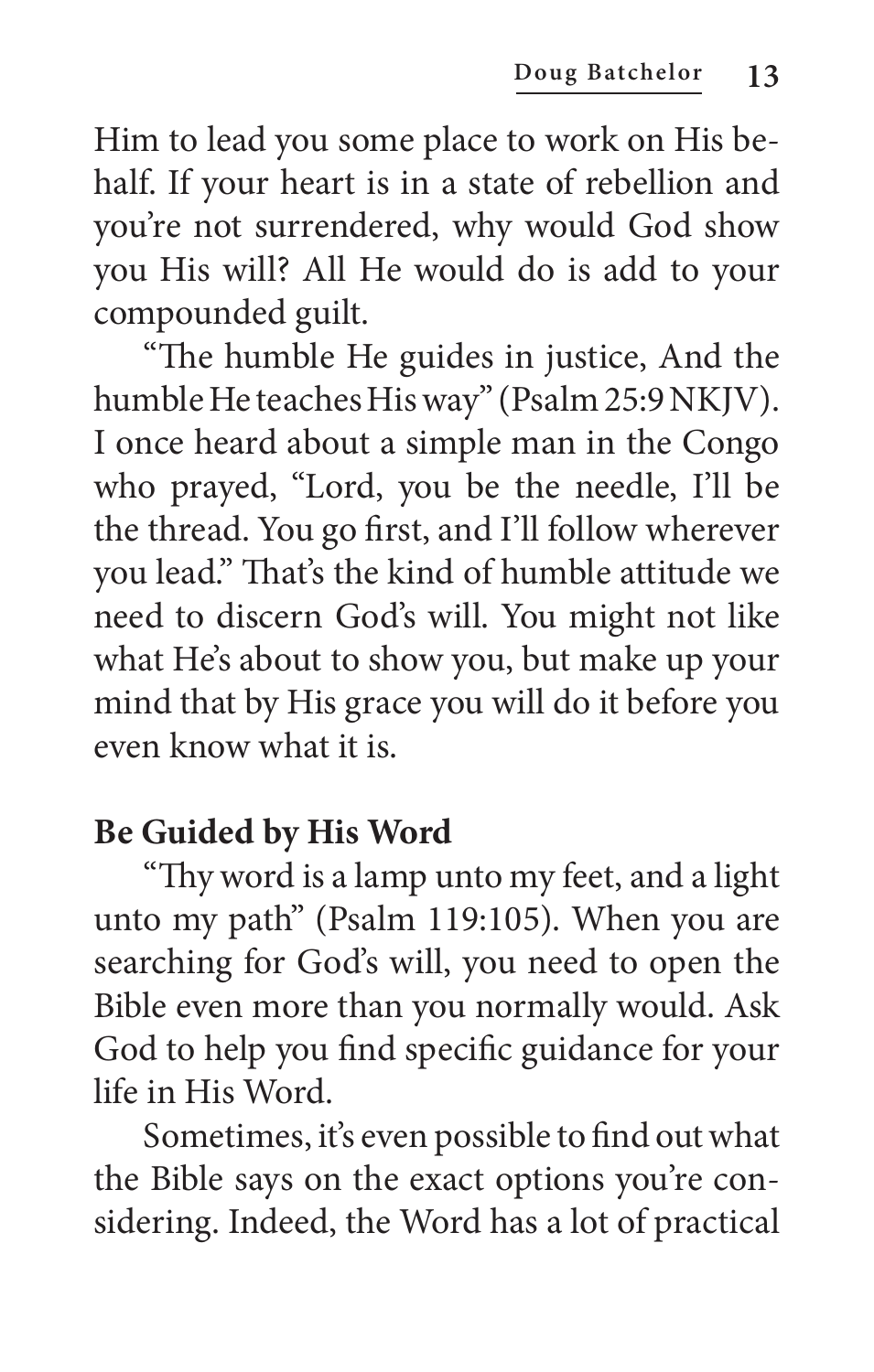things to say about God's will. For starters, the law of God can help you discern whether He wants you to do one thing or another. That can mean an emphatic yes or no found right in the commandments.

As a pastor, I'm still a bit surprised that a lot of married Christians wonder, "Should I leave my spouse and go off with another person?" They might even say, "It just feels so right. We can see God's blessing. We've got so much peace. We see this as God's will for us." But this isn't something you need to pray about. The answer is right there in the Ten Commandments. God has clearly stated His people are never to do this kind of thing.

Okay, you want something more challenging? What if someone says, "In order to get an incredible career opportunity, I just need to work during two Sabbaths for one month until I get tenure"? Well, you don't really need to pray about that either. If God says to do no common work during the Sabbath, you already have His clearly stated will for your life concerning that job. It's a slam-dunk. "I delight to do thy will: … thy law is within my heart" (Psalm 40:8).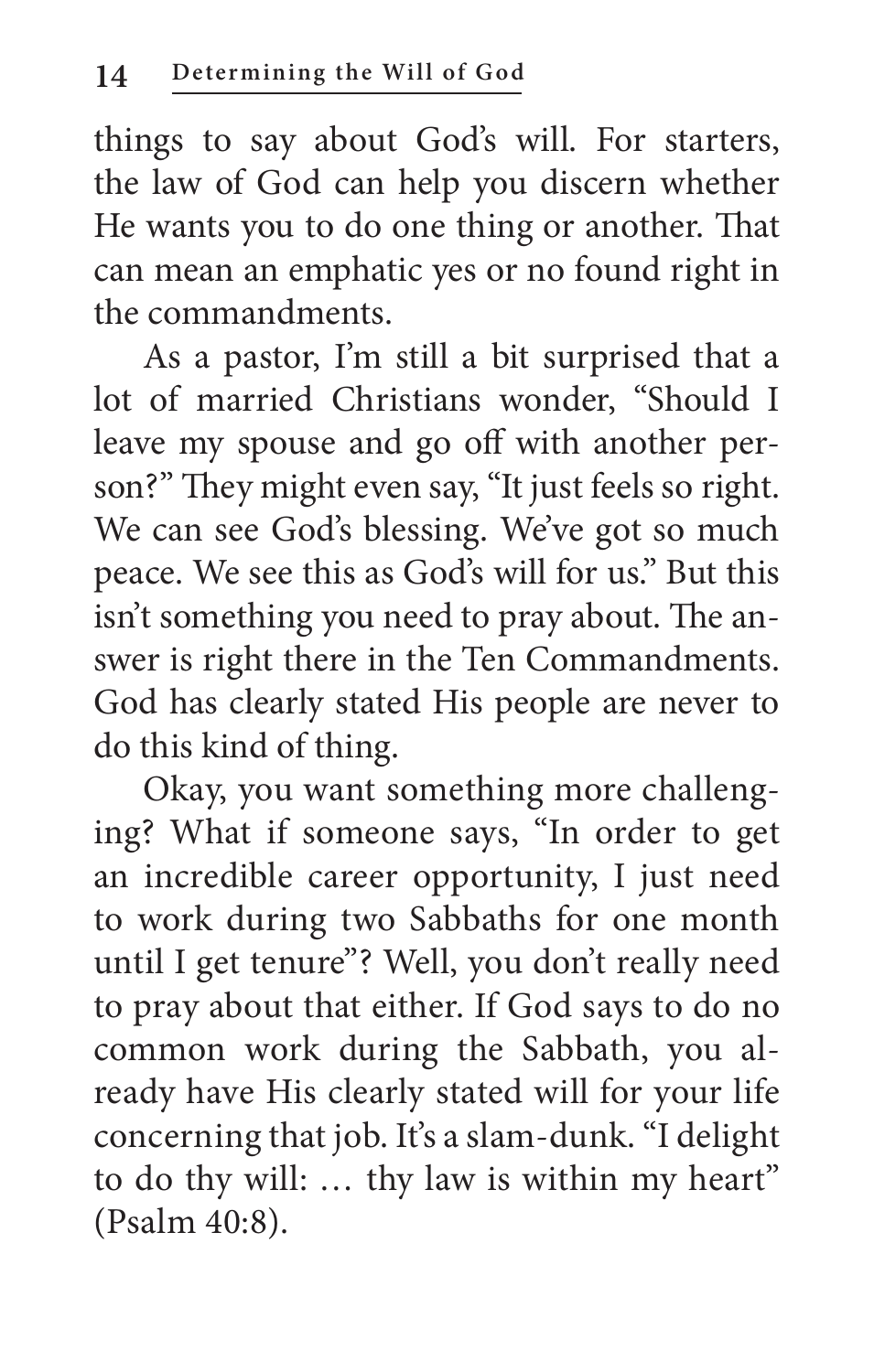#### **Consider Christian Counsel**

"Where no counsel is, the people fall: but in the multitude of counsellors there is safety." (Proverbs 11:14). When searching for God's will, find others who have good judgment and will be honest with you.

What kind of counsellors? "Do not be deceived: 'Evil company corrupts good habits'" (1Corinthians 15:33 NKJV). In other words, don't get counsel from people whose lives are a disaster; they're probably not in the best position to give you advice. The local tavern is also not the best place to get counsel on God's will either.

Instead, find people who are doing God's will themselves. Do they have a consistent spiritual witness? If they're blessed like Joseph in Egypt and you can see the hand of God is over them, they're probably good picks for counselors. Plus, be sure to get a few different opinions—the verse says "counsellors." If a doctor says you have a life-threatening disease and you feel fine, you might consider a second opinion. Maybe you can even find a third opinion if this is something really important.

Godly friends can help you take honest inventory of yourself and discover your gifts and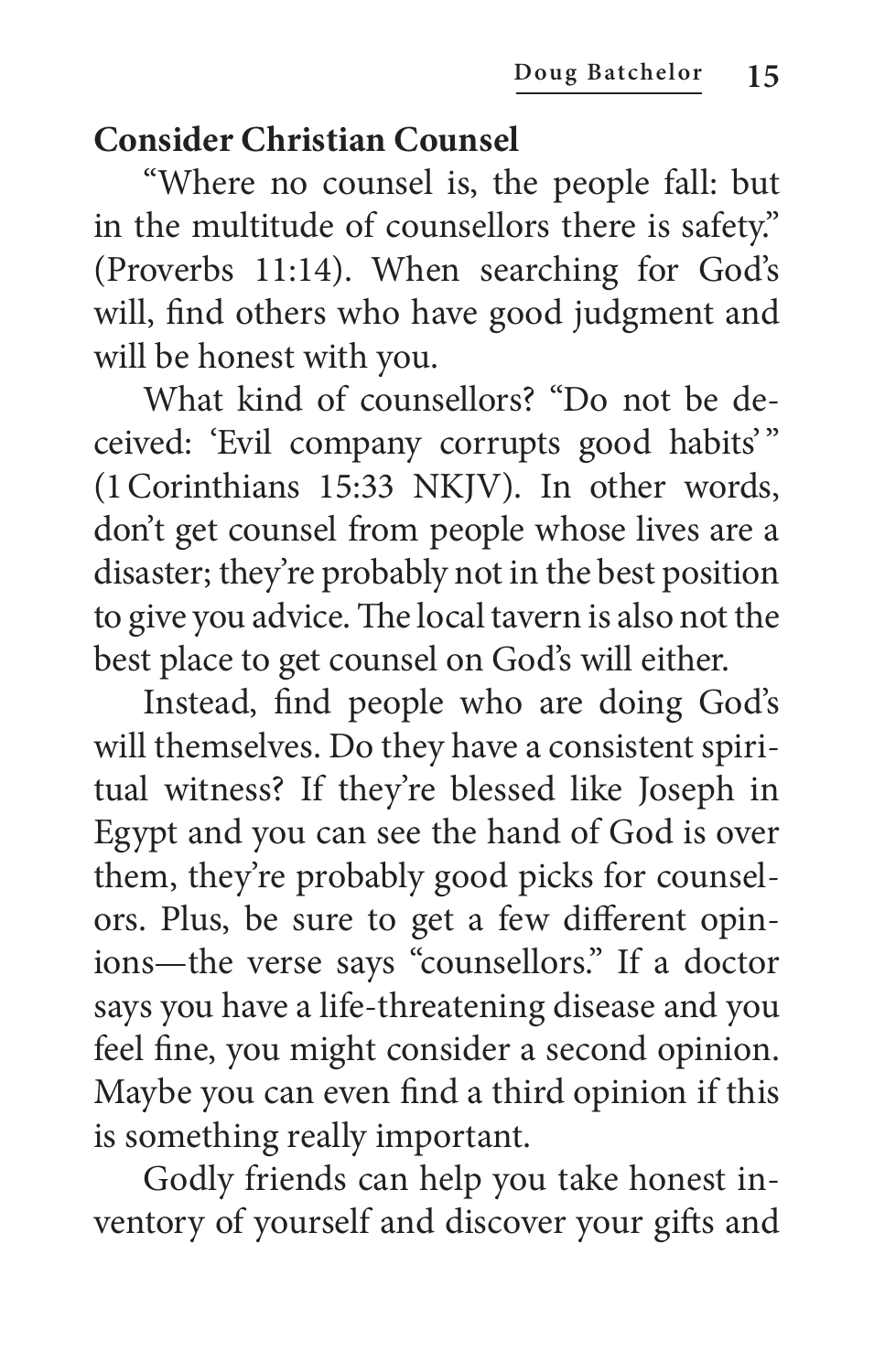talents. They might point you in a direction you weren't even considering. Growing up, no one thought I was going to be a pastor. It didn't even occur to me when I became a believer. But when I started giving Bible studies to friends, more and more people I respected said, "Doug, have you considered the ministry?" They said, "You need to pray about it. We think you have gifts in those areas." So through collective counsel of godly people, I moved in this direction. God will do the same for you through good counsel, if you ask Him.

#### **Observe Providence**

"I came … to preach Christ's gospel, and a door was opened unto me of the Lord" (2 Corinthians 2:12). God will often show you what He wants you to do through providential events that happen around you. So when seeking His will, keep your eyes open.

As in the case of the Apostle Paul above, look for doors that open and close. God often guides us in His will by closing doors to some opportunities and opening doors to others.

If God closes a door, don't try to kick it down just because it's what *you* really wanted.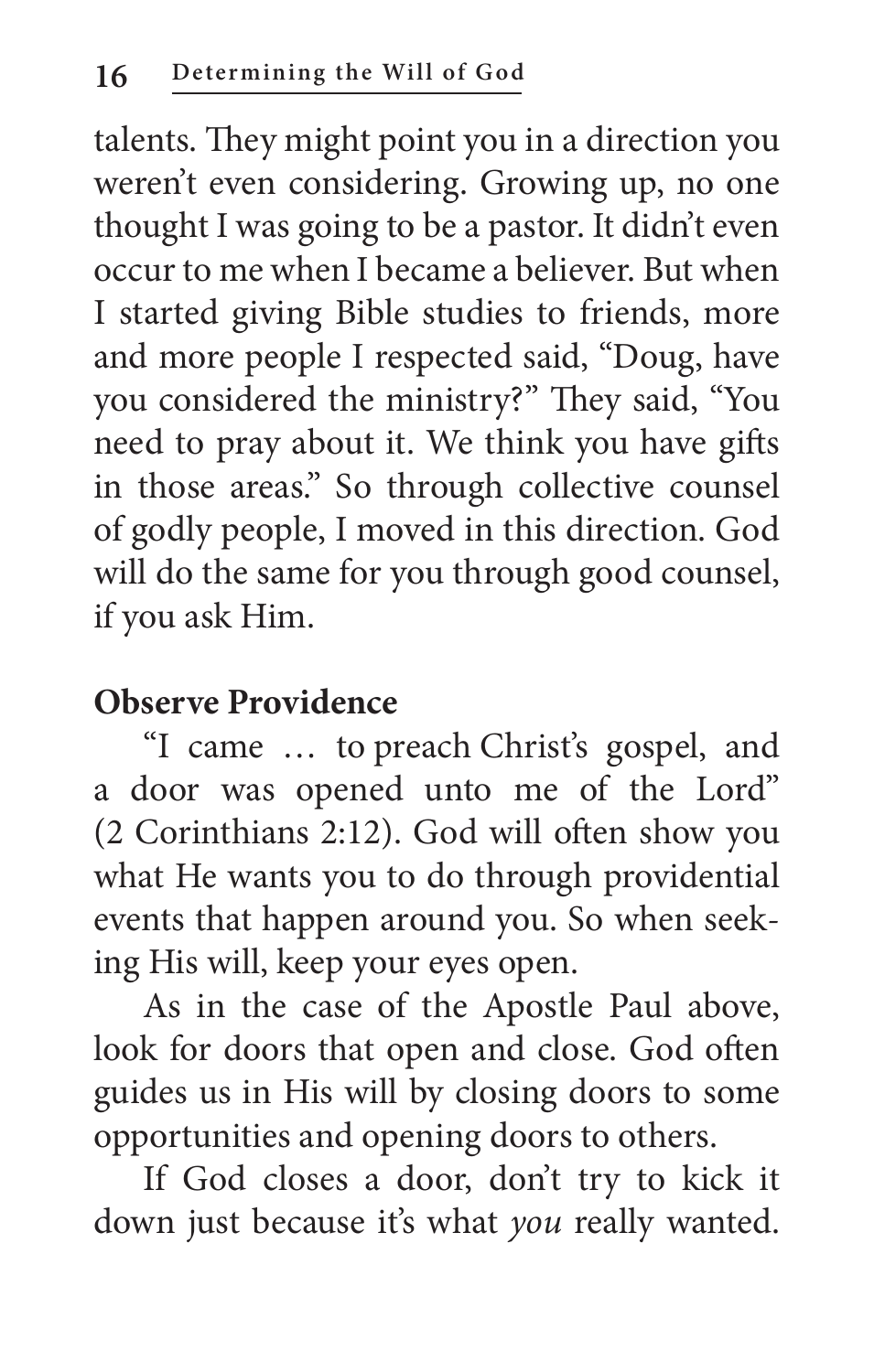Some of us don't want to admit that doors can be closed. Like Balaam, we're beating our donkey to go somewhere, and we don't know that an angel in standing in our way. You might even miss the wide-open door full of blessings that's just around the corner. You won't see it because of your stubborn tunnel vision.

In fact, God will often permit you to do something that is not His will because you're pushing for it. It's like an overweight man at the office who says, "I'm going on a diet; I'm giving up donuts!" But the next day, he shows up with a big box of them. His co-workers ask, "Wait! We thought you swore off donuts!" He replies, "Well, it was God's will that I get these donuts. You see, before I left for work, I drove by the donut shop. That place is always packed, and it's hard to find a parking place. So I said, 'Lord, if there is a parking place right in front of the door, then I'll know it's your will for me to get some donuts.' And you know, I only had to drive around the block 10 times for a parking space to open up. I knew it was God's will!"

Be careful. Everything can go wrong when we're kicking against God's will to do our own. Remember, Balaam lost his life for this tragic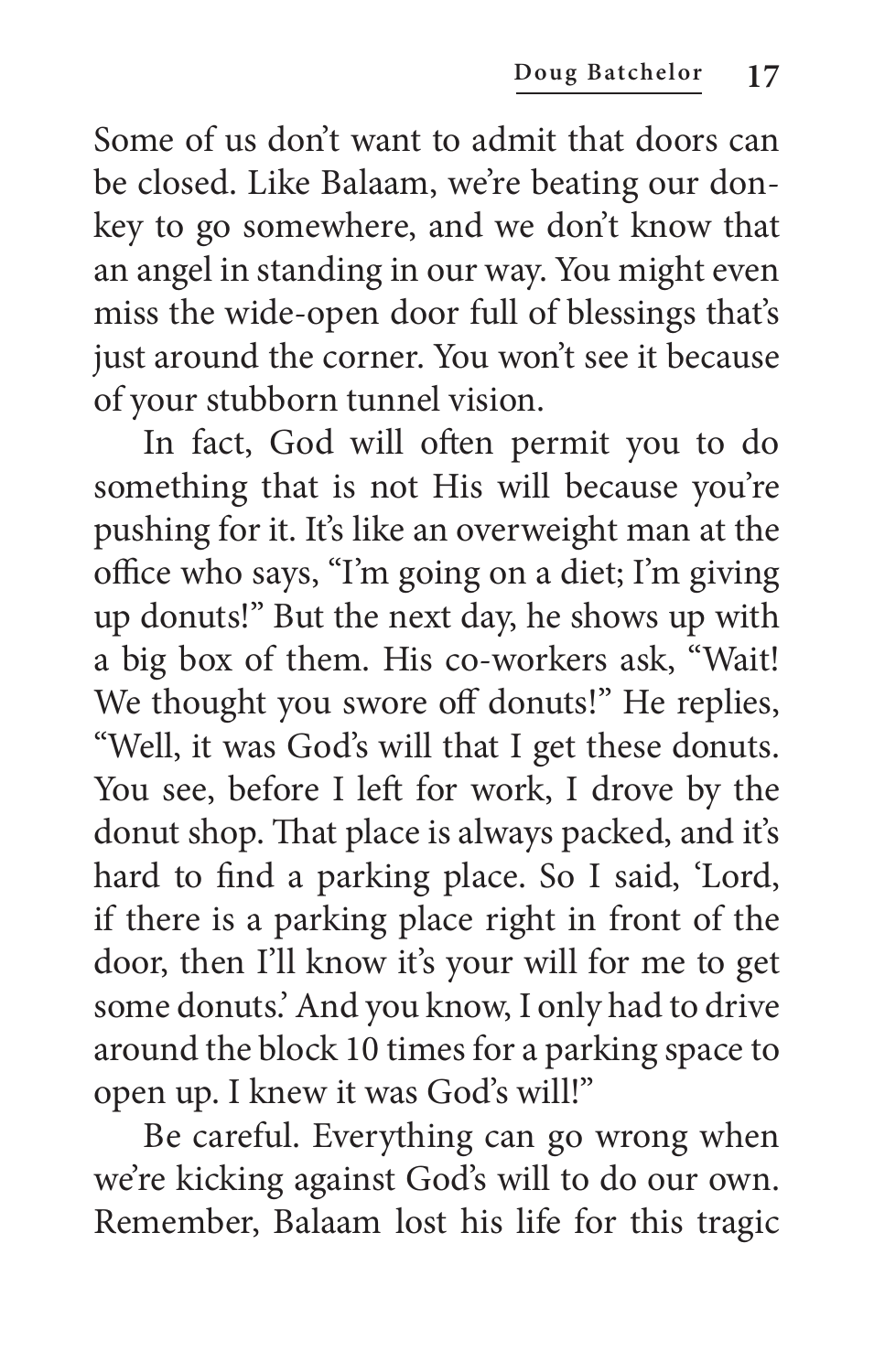mistake. Make sure you're following God's will by only going through the open doors in harmony with His Word. And He will open doors—for ministry, for opportunity, for careers, for relationships—you just need to ask.

#### **Pray (and Fast)**

"This is the confidence that we have in him, that, if we ask any thing according to his will, he heareth us: And if we know that he hear us, whatsoever we ask, we know that we have the petitions that we desired of him" (1 John 5:14, 15). When you want to know God's will, you need to pray He will guide you. But you also need to harmonize your requests with His will.

In John 15:15, Jesus says, "No longer do I call you servants, for a servant does not know what his master is doing; but I have called you friends, for all things that I heard from My Father I have made known to you" (NKJV).

If you want to know the will of God, be a friend of God. How do you become His friend? You talk to Him—all the time. When the angels were on their way to destroy Sodom, they stopped by to visit Abraham. God asks, "Shall I hide from Abraham that thing which I do?"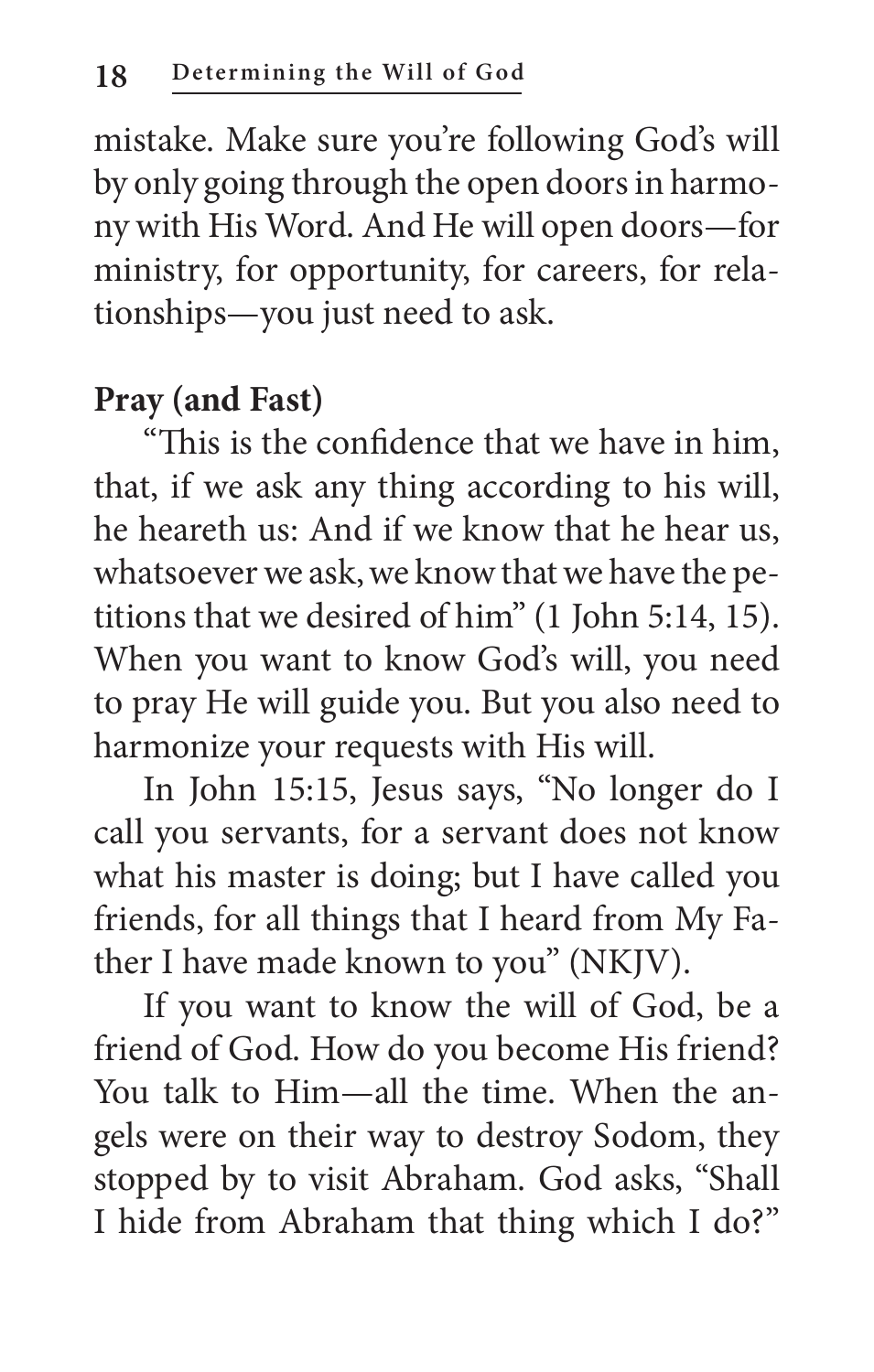(Genesis 18:17). Friends talk about their plans together, so spend time praying and talking to the Lord. God reveals His will to His friends and servants.

In addition to prayer, your discernment of God's will might include fasting, which is a deeper level of seeking clarity regarding God's will. In 2 Chronicles 20, when Israel was surrounded by her enemies, Jehoshaphat commanded the people to fast and pray. In response to their obedience, God gave the nation guidance and deliverance.

And in Acts 13, when the disciples were wondering what their next missionary endeavor was to be, the Bible says, "As they ministered to the Lord, and fasted, the Holy Ghost said, Separate me Barnabas and Saul for the work whereunto I have called them. And when they had fasted and prayed, and laid their hands on them, they sent them away." I'm sure they applied other criteria, but notice that they knew the direction God wanted them to go as they fasted and listened.

Fasting often clears the mind and helps us separate the carnal desires from spiritual priorities. Put more simply, the radio reception improves.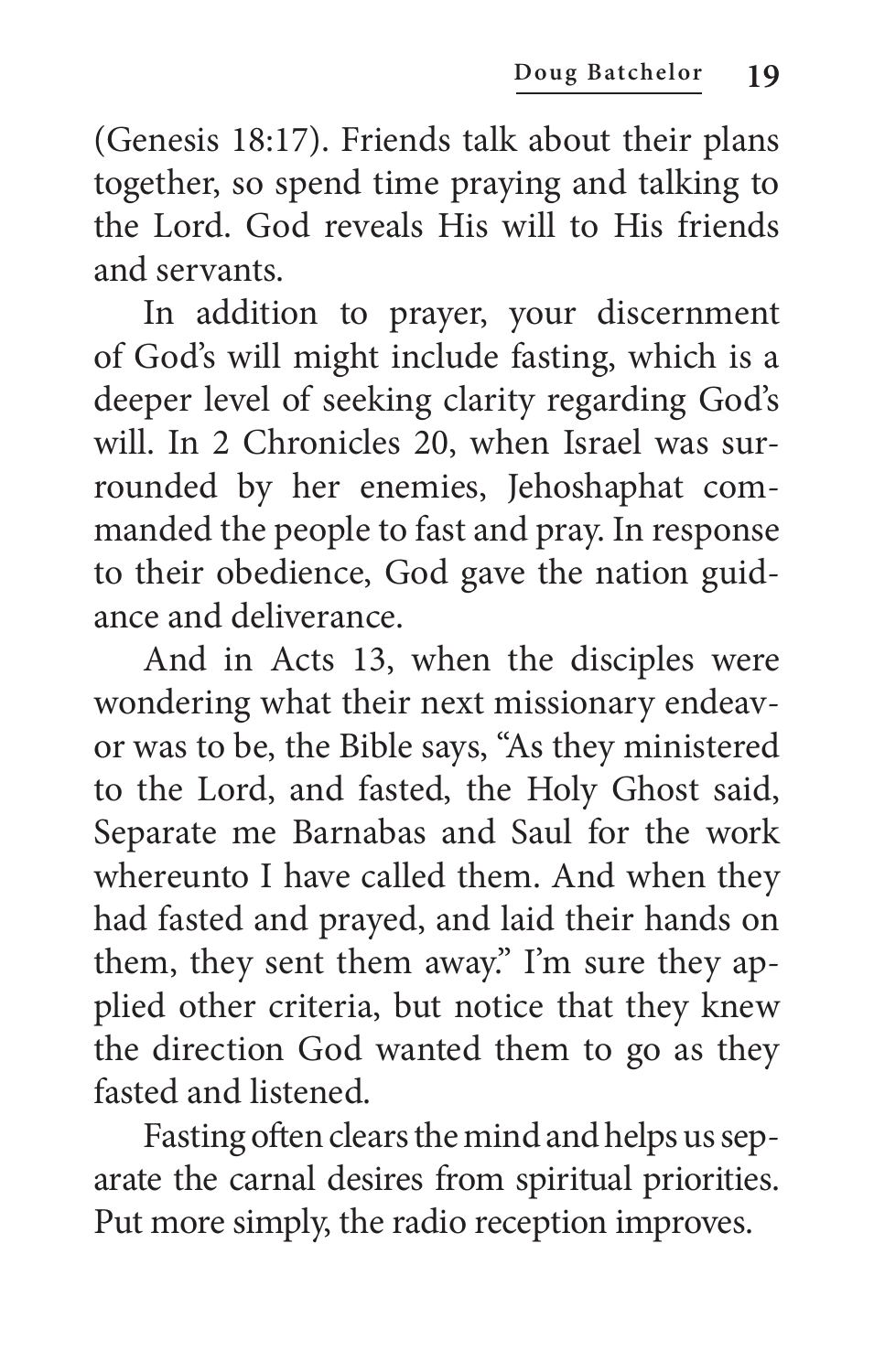#### **Have Faith, But Don't Be Foolhardy**

"Trust in the LORD with all thine heart; and lean not unto thine own understanding. In all thy ways acknowledge him, and he shall direct thy paths" (Proverbs 3:5, 6). In determining the will of God, you need faith. If you're going to pray and fast to know His will, then believe that He'll show you His will. The Bible says the just shall live by faith, so trust that God has a plan for you and that He's going to show it to you in His time.

One Bible scholar wrote, "When you've sought to know His will, your part in the operation with God is to believe that you will be led and guided and blessed in the doing of His will." Think about that for a moment. If you're willing to do His will, then God is responsible to reveal His will to you. But you must believe.

Yet while having faith is crucial, we shouldn't be foolhardy. Sometimes the road we need to take is the safe one. When you're pondering all the options in your life, if one of them is risky when it comes to living the Christian life, don't tempt the devil to see how close to the edge of sin you can get. That's the last move you want to make. Get as far away from that edge as you can get.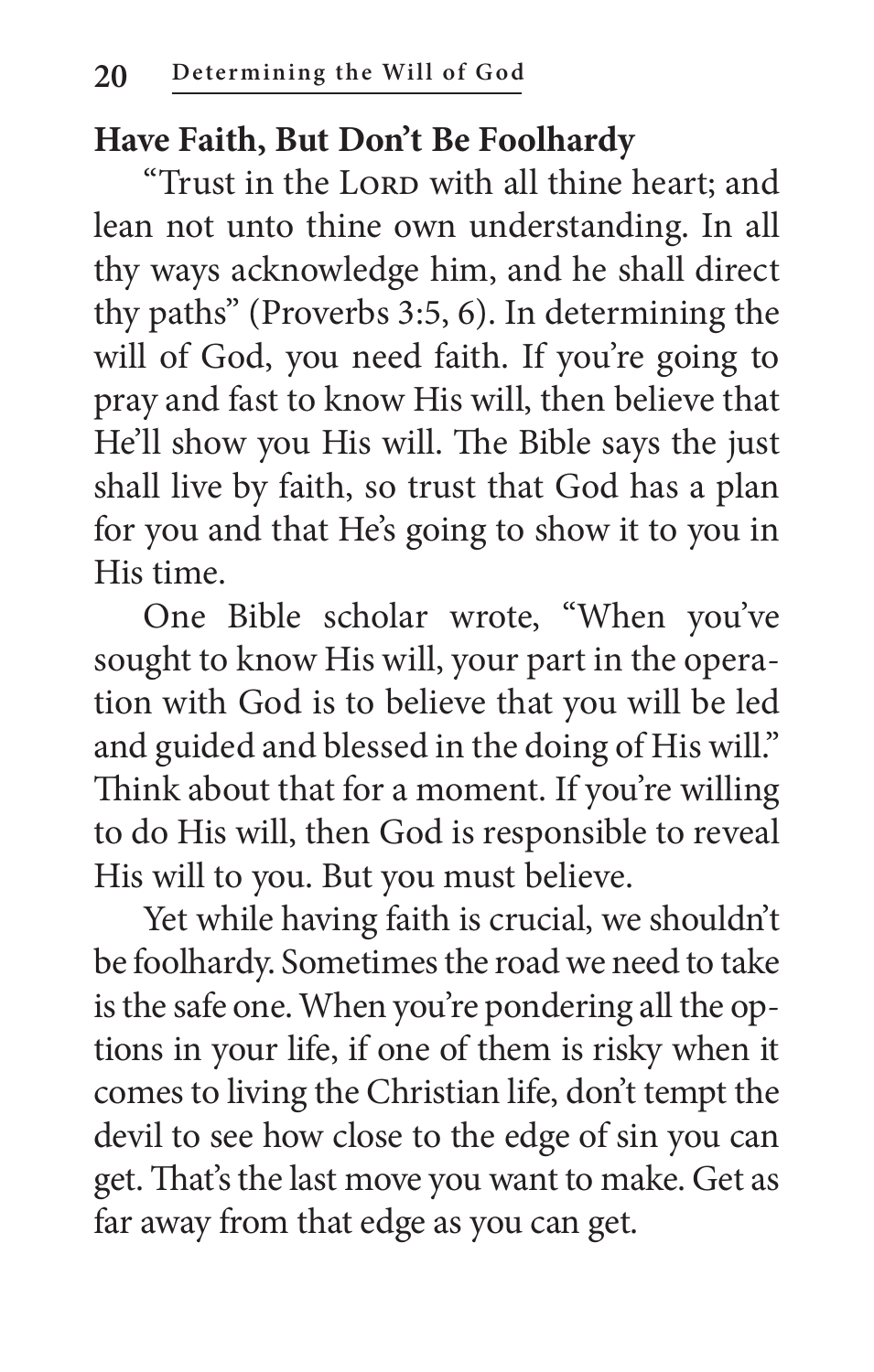Sometimes when I'm preparing an illustration for a sermon, I think, "Boy, this illustration is a little on the edge, Lord. Should I share it?" A little voice says, "Doug, do the safe thing—don't share it. I will give you something else to make this point clear."

Be faithful *and* cautious when seeking His will. Don't take unnecessary risks with your soul.

#### **Glorify God and Don't Be Selfish**

"Whether therefore ye eat, or drink, or whatsoever ye do, do all to the glory of God" (1 Corinthians 10:31). When you are seeking after God's will, make sure that the option you choose will glorify Him.

If one of your options is going to harm His kingdom, then it is the wrong option. Never forget to "seek ye first the kingdom of God, and His righteousness; and all these things shall be added unto you" (Matthew 6:33).

In every decision, ask yourself, "Lord, is this going to reach more people for you? What will make the biggest impact for you kingdom? How will I be the best advertising for your glory?" This is a vital factor in your decision process. It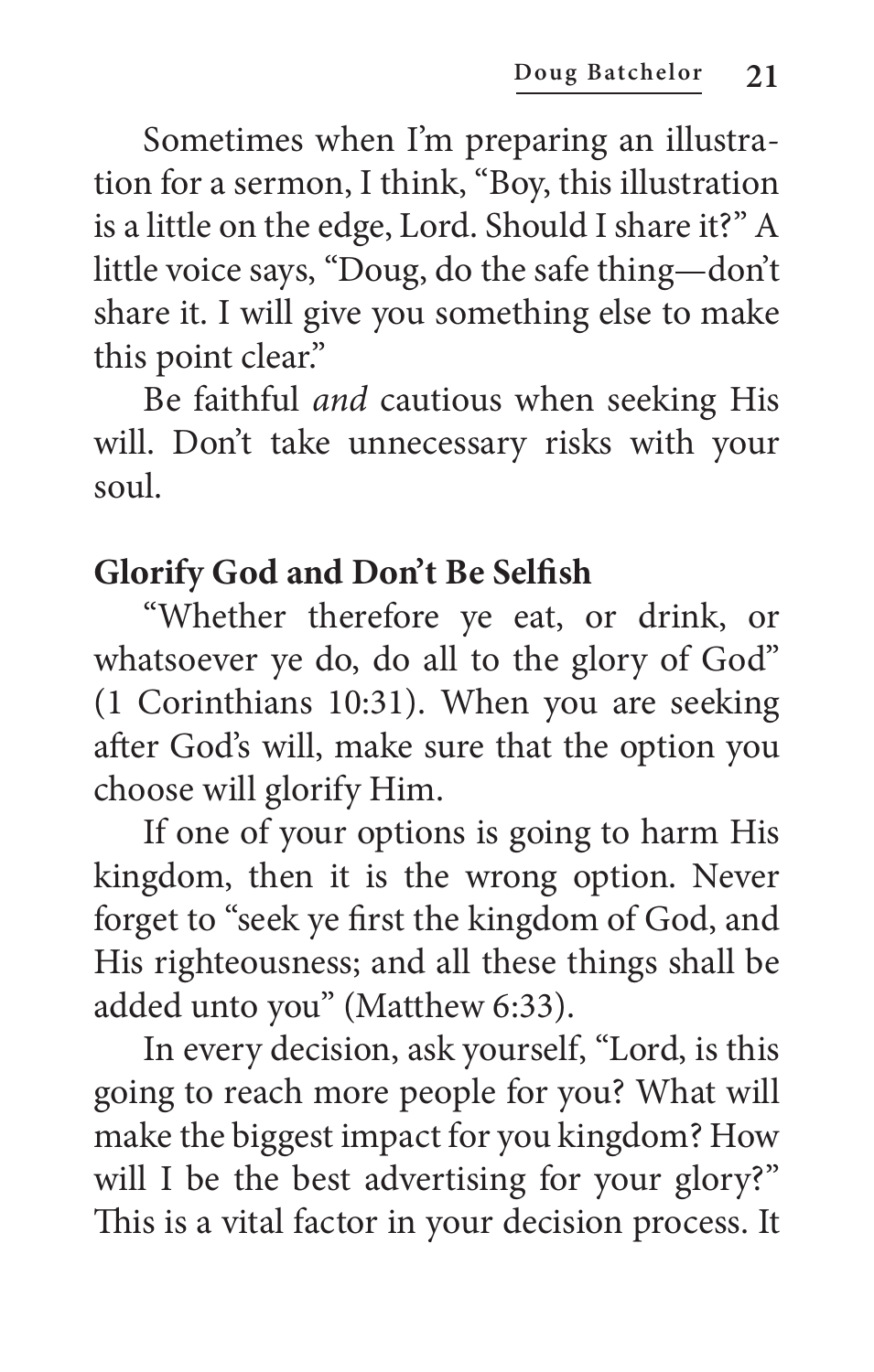is part of loving God with all your heart, mind, soul, and strength.

And much like trying to consider God's glory in our decisions, we need to remember the effect it will have on our neighbors—whether that's our spouse, parents, children, or whoever. "None of us liveth to himself, and no man dieth to himself" (Romans 14:7).

 I'm always saddened when I'm helping people trying to make a decision about their life, and all they're thinking about is, "What is this going to mean for *me*? How much will *I* get paid? Will *I* like the climate?" Instead, they need to be thinking of their families and how their decision is going to affect those around them.

Galatians 5:14 says, "All the law is fulfilled in one word, even in this; Thou shalt love thy neighbor as thyself." Christians should be governed by love—not just for God, but for others too. Sometimes I'm amazed by the simple faith of those I work with in ministry. They get job offers with better pay and hours, but they realize that where they are touches so many people's lives. They realize that God's will for them is to stay in His service where they already are.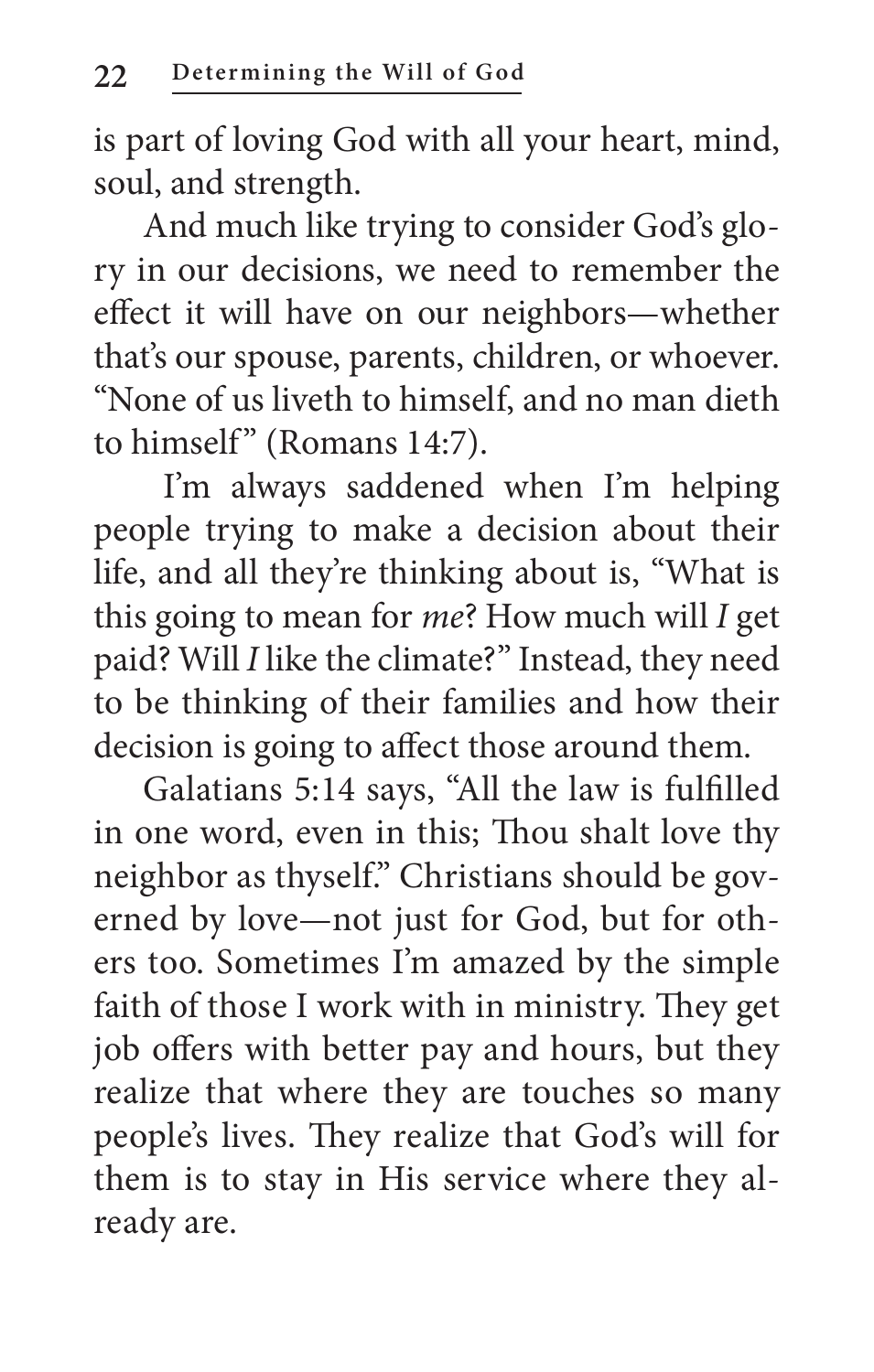The mature Christian doesn't need to know what's in it for himself. It's a sign of true conversion when someone isn't always saying, "What's in it for me?"

#### **Be Guided by the Holy Spirit**

"Thine ears shall hear a word behind thee, saying, This is the way, walk ye in it, when ye turn to the right hand, and when ye turn to the left" (Isaiah 30:21). In searching for God's will, you need to listen for that still, small voice.

Of course, that's sometimes a very hard thing to hear. But it's a very important one to search out. How else did Abraham know when he was supposed to take his son to the altar? God will speak to you, and He will send His Holy Spirit to guide you. Ask yourself, "How am I feeling led by God's Spirit?"

Years ago, Arabs often found themselves crossing vast deserts. Frequently, someone in the caravan would have a dove. If a sandstorm came through and the caravan lost its bearings, the person would release the dove after the storm. Because of the dove's homing instincts, it would begin to fly straight home and the caravan would follow.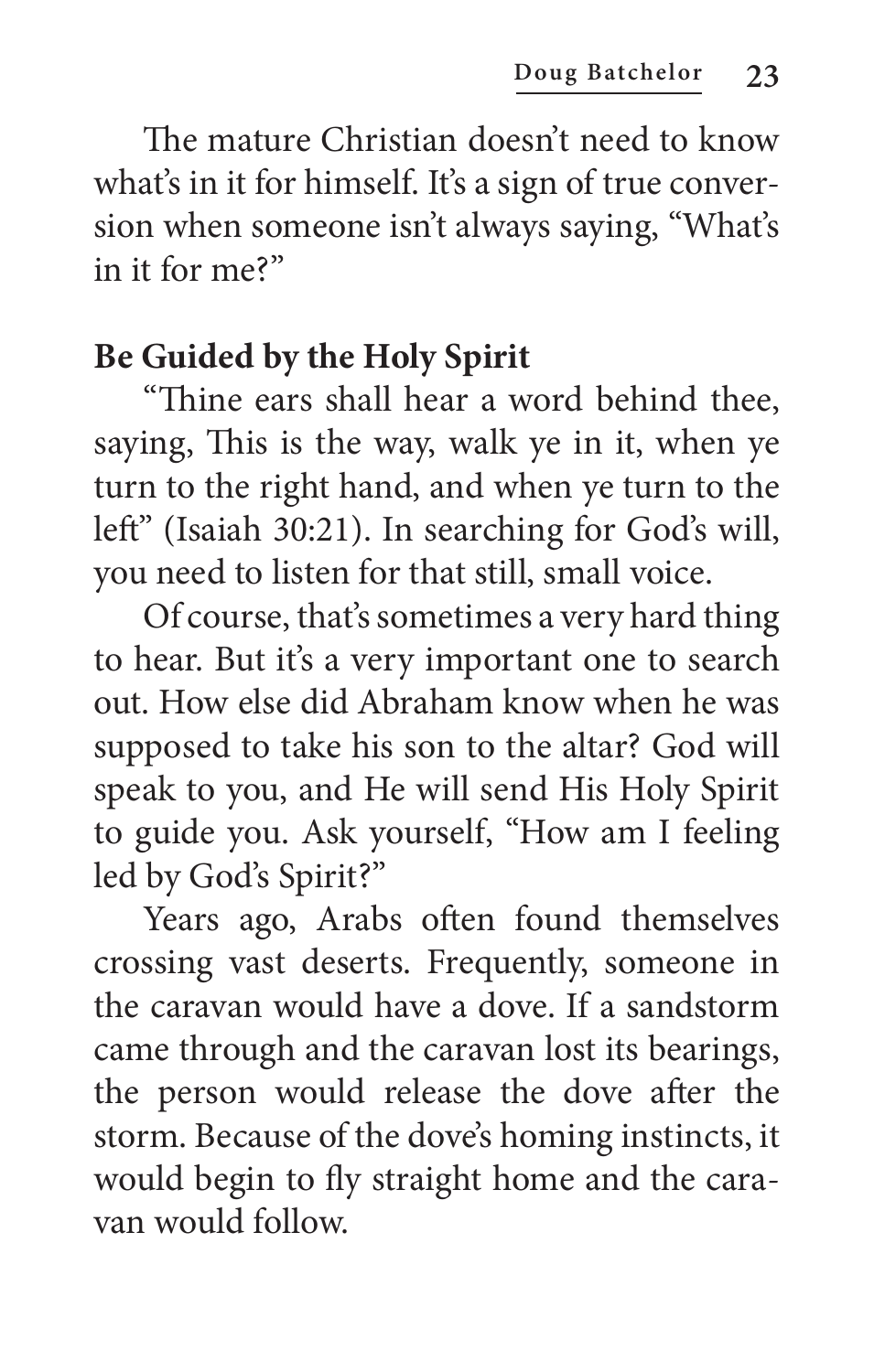The Holy Spirit is sometimes compared to a dove in the Bible. Many times, the Apostle Paul says, "The Spirit said" go here; other times it said, "Don't go" (Acts 16:7). He was really in touch with the Spirit of God. And you can actually test whether it's the Spirit of God, because the Holy Spirit will never lead you contrary to the Word of God.

You want to have the tug of the Holy Spirit guiding you. The Bible says the Holy Spirit will show us the way we should go. Mature Christians will have a certain peace when God's Spirit is telling them what to do.

#### **Be Patient and Be Faithful to Where You Are**

"We count them happy which endure. Ye have heard of the patience of Job, and have seen the end of the Lord; that the Lord is very pitiful, and of tender mercy" (James 5:11). In deciding the will of God, you must determine to be patient.

Sometimes we become restless and want to do just about anything but keep guessing at what we should do. We want to act sooner than later, but sometimes God wants you to wait.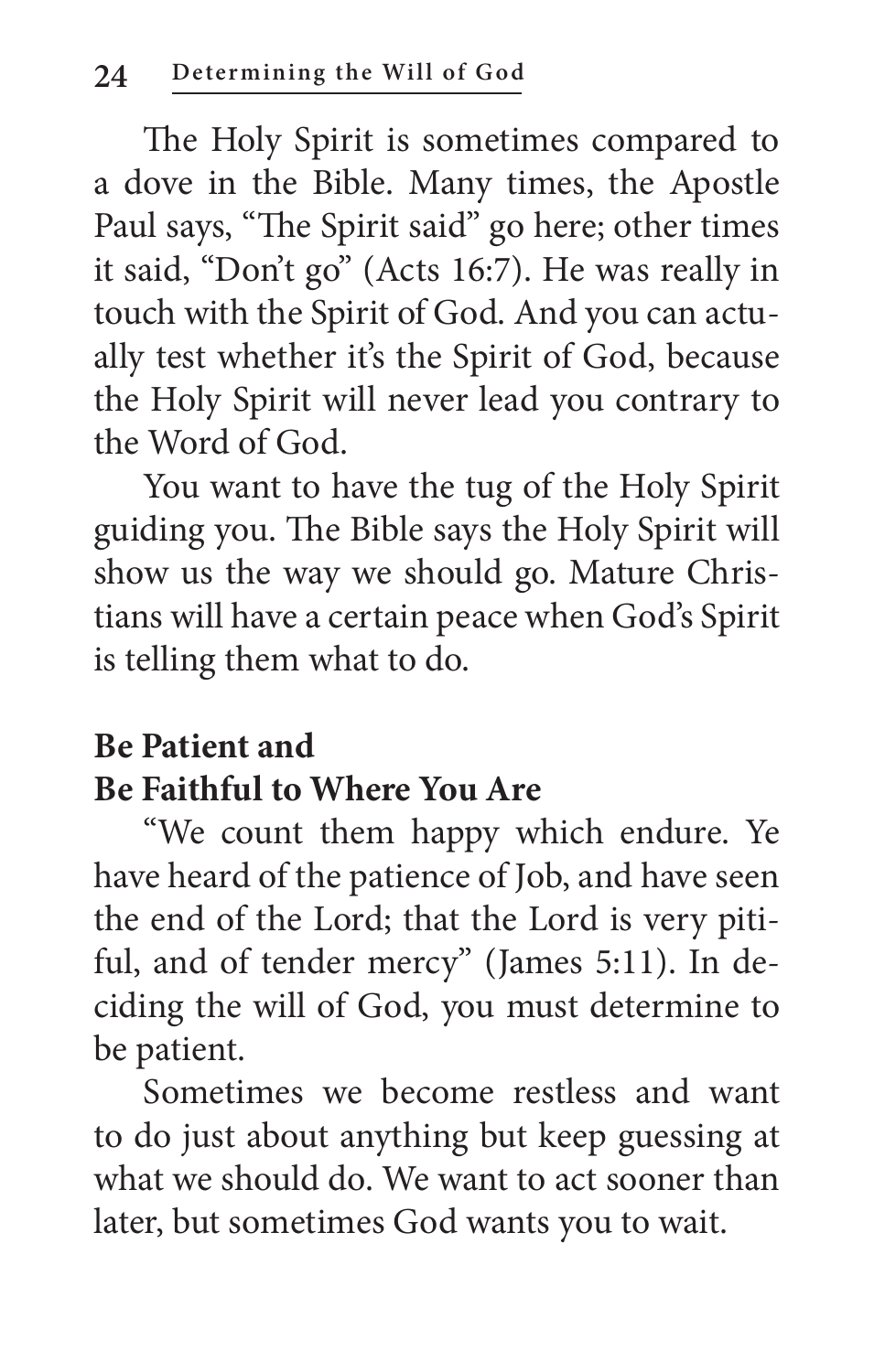You say, "But I've already been waiting so long!" Be glad. You're better off waiting for God's will having the right job, the right spouse, or the right school than rushing ahead of the Lord and having the wrong job, the wrong spouse, or the wrong school. You're going to be miserable if you aren't patient. "In your patience possess ye your souls" (Luke 21:19).

 Moses wanted to deliver the Israelites doing it his way and in his time. It backfired in murder, and he waited 40 years before he got another opportunity. He learned his lesson. In Exodus 14:13, he says, "Fear ye not, stand still." Often God's people didn't know what to do or where to go, but God said for them to just stand still. "Ye shall not need to fight in this battle: set yourselves, stand ye still, and see the salvation of the Lord with you" (2 Chronicles 20:17).

Sometimes, God's will for you is simply to be patient. (See Psalm 90:4.) Apparent delays could mean that rather than you picking an option, God's will is coming to you special delivery. You just need to stay where you are and watch what happens. God could be saying, "Stay right there. I'm going to change everything without you doing anything."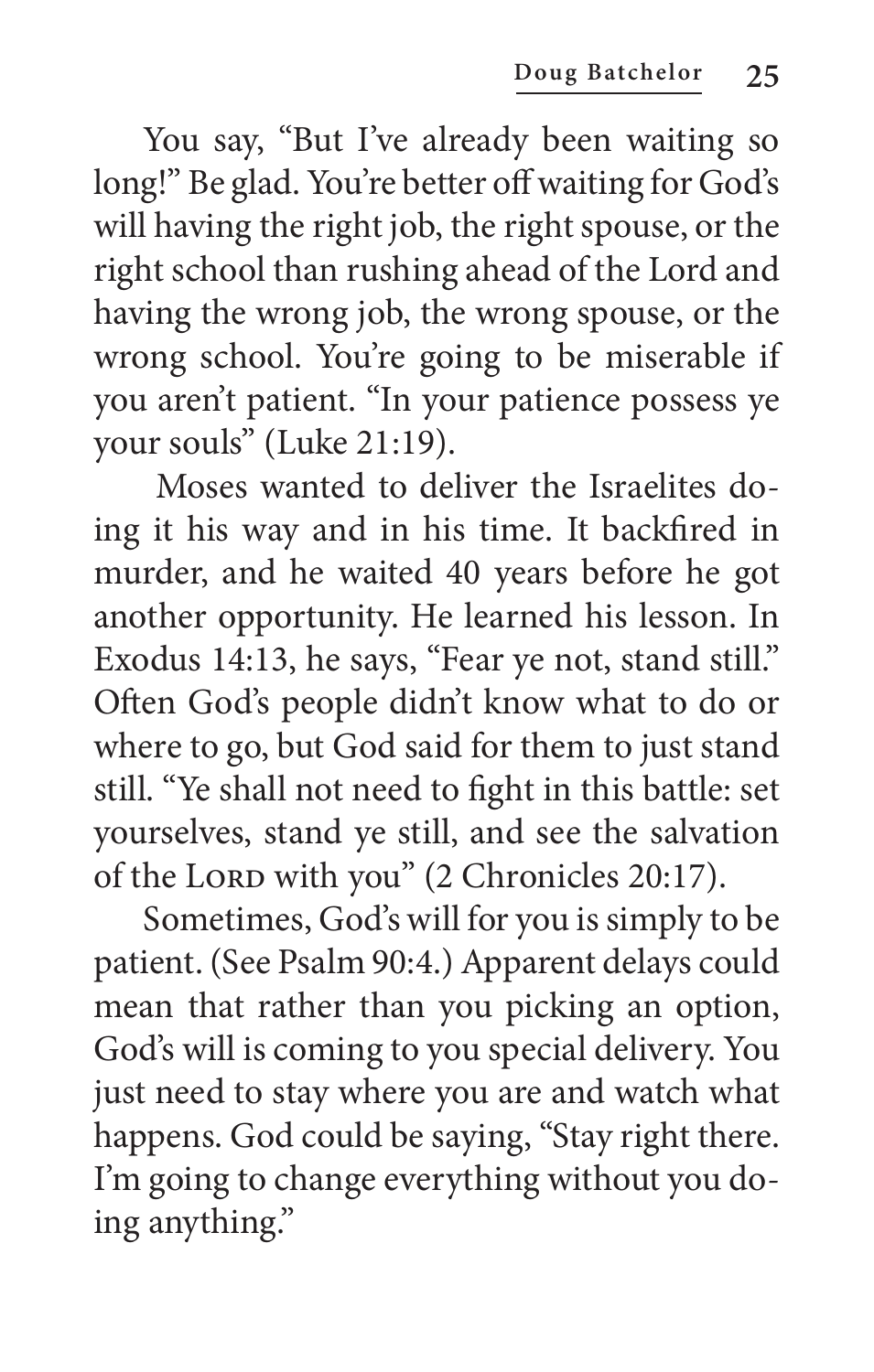"Whatsoever ye do, do it heartily, as to the Lord, and not unto men" (Colossians 3:23). But while you're waiting patiently for new directions, continue to do the work at hand with all your heart. Many fail to fulfill the present will of God for their lives because they are longing for something different.

I heard that one time, the king of Bavaria got tired of all of his responsibility in the monarchy and began to long for the life of a monk. He went to a monastery and told the head monk, "I've decided to join the monastery." The monk replied, "Are you sure?" The king said, "I am." The monk asked, "Are you willing to submit to the discipline of the monastic life? It is very vigorous." The king answered, "I am. I'm longing for that peace." The monk warned, "You must obey absolutely." The king agreed. The monk then said, "Your first order is to go back to the palace and be king." From that point, the king knew it was his calling to be a king.

#### **Determine Your Heart's Desire**

"May He grant you according to your heart's desire, and fulfill all your purpose" (Psalm 20:4 NKJV). When exploring God's will for your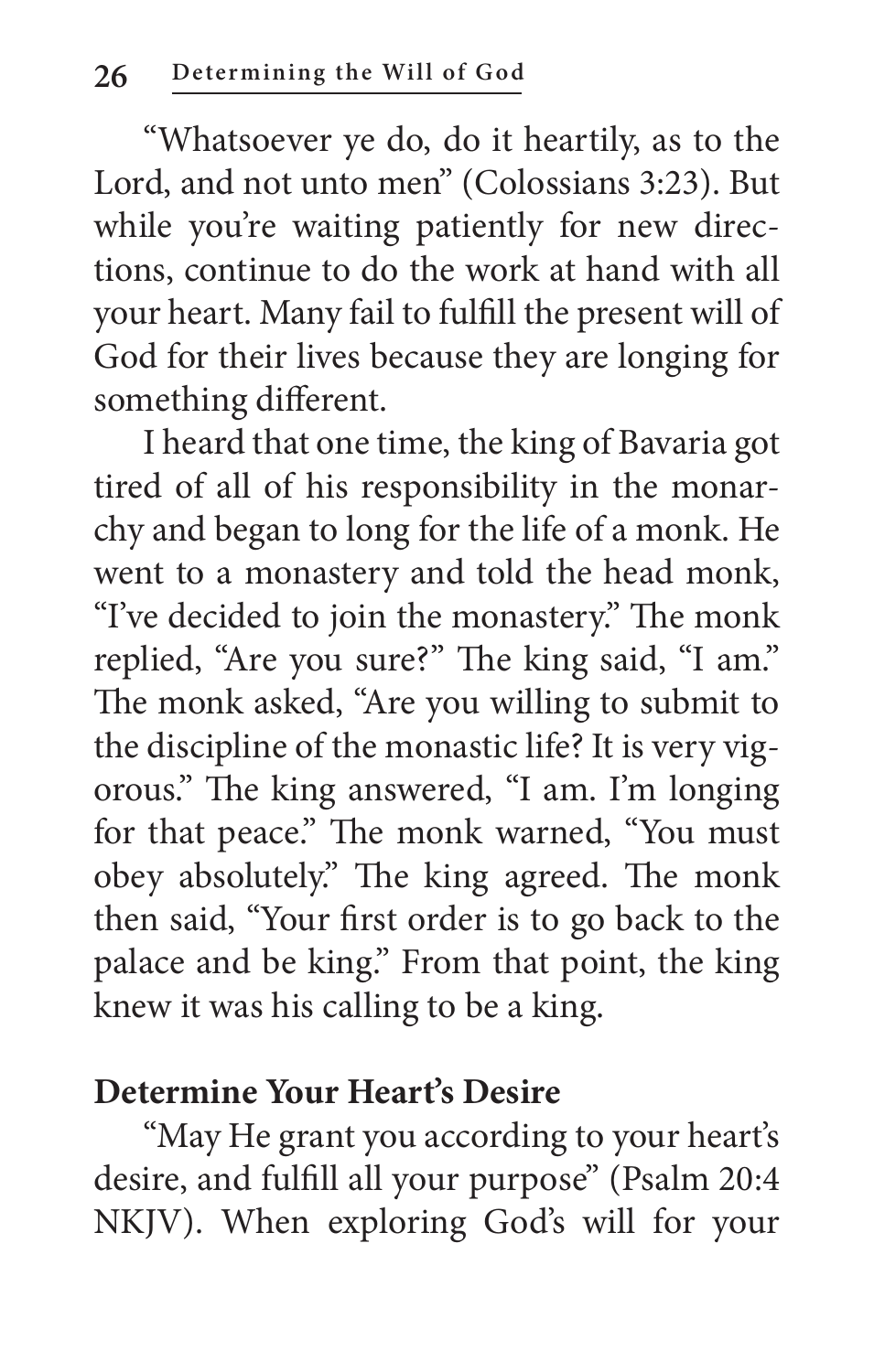life, don't forget to consider what you want. Don't be ashamed of including this in your list of criteria.

Sometimes God will place things on your heart because He wants you to do that thing and because it is in your heart, you want to do it too.

Most everyone assumes that they need to follow a traditional route in life—get married and get a job. They are so certain it's the right thing to do that they'll marry someone they don't like and become a dentist even though teeth give them the willies. But it's a myth to believe that God's will automatically means doing something we don't really want to do. If you're truly converted, He can and will often implant within your heart a burning desire to do the very thing He wants you to do. By your converted nature, your desires will begin to align with the Lord's.

Many times, you'll pray about something that you want, and God's answer will be, "You know I love you. I want to give you what you want." But the key to this is found in Psalm 37:4, which says, "Delight thyself also in the LORD: and he shall give thee the desires of thine heart." If your delight is God and His will, you'll be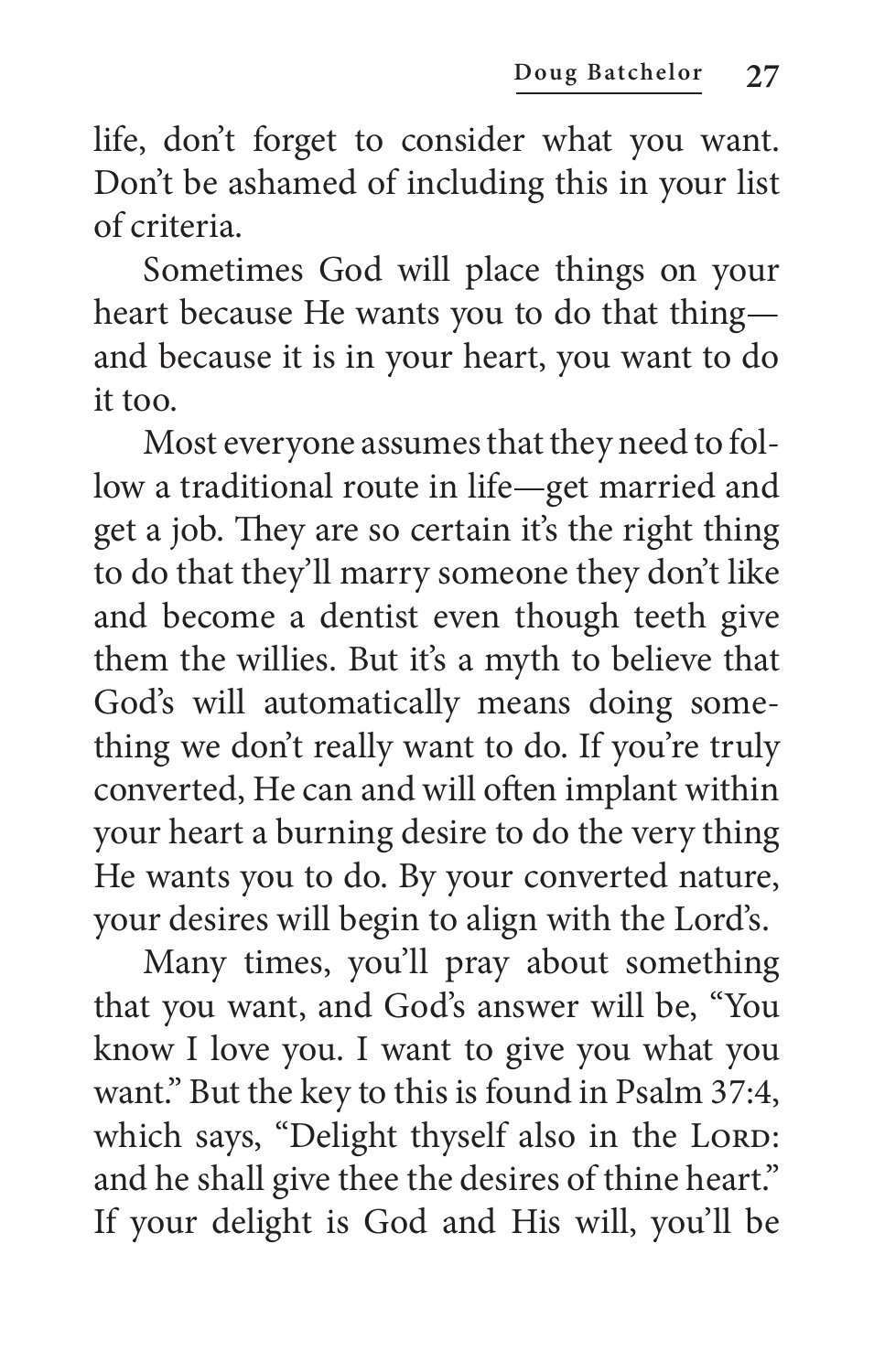finding out He's giving you the desires of your heart. That's exciting when you think about it. He'll surprise you!

#### **Tally the Evidence**

"In the mouth of two or three witnesses shall every word be established" (2 Corinthians 13:1). Have you ever used a GPS device in your car? When you first turn one on, it can't tell you immediately your location or which way you need to go. You need to wait a moment as the device begins to acquire satellites. But you'll notice that it will often say "awaiting more satellites" or "awaiting better accuracy" even though it has already given you a direction to go. As it picks up another satellite, it will give you more accurate directions because of its ability to triangulate your position.

It should work that way when you are trying to discover God's will. We've looked at a number of criteria from the Bible and common sense of how you can determine the will of God in any aspect of your life. Sometimes you are going to need a number of these criteria to overlap, to "triangulate," before you can truly see where God is pointing you. You need to do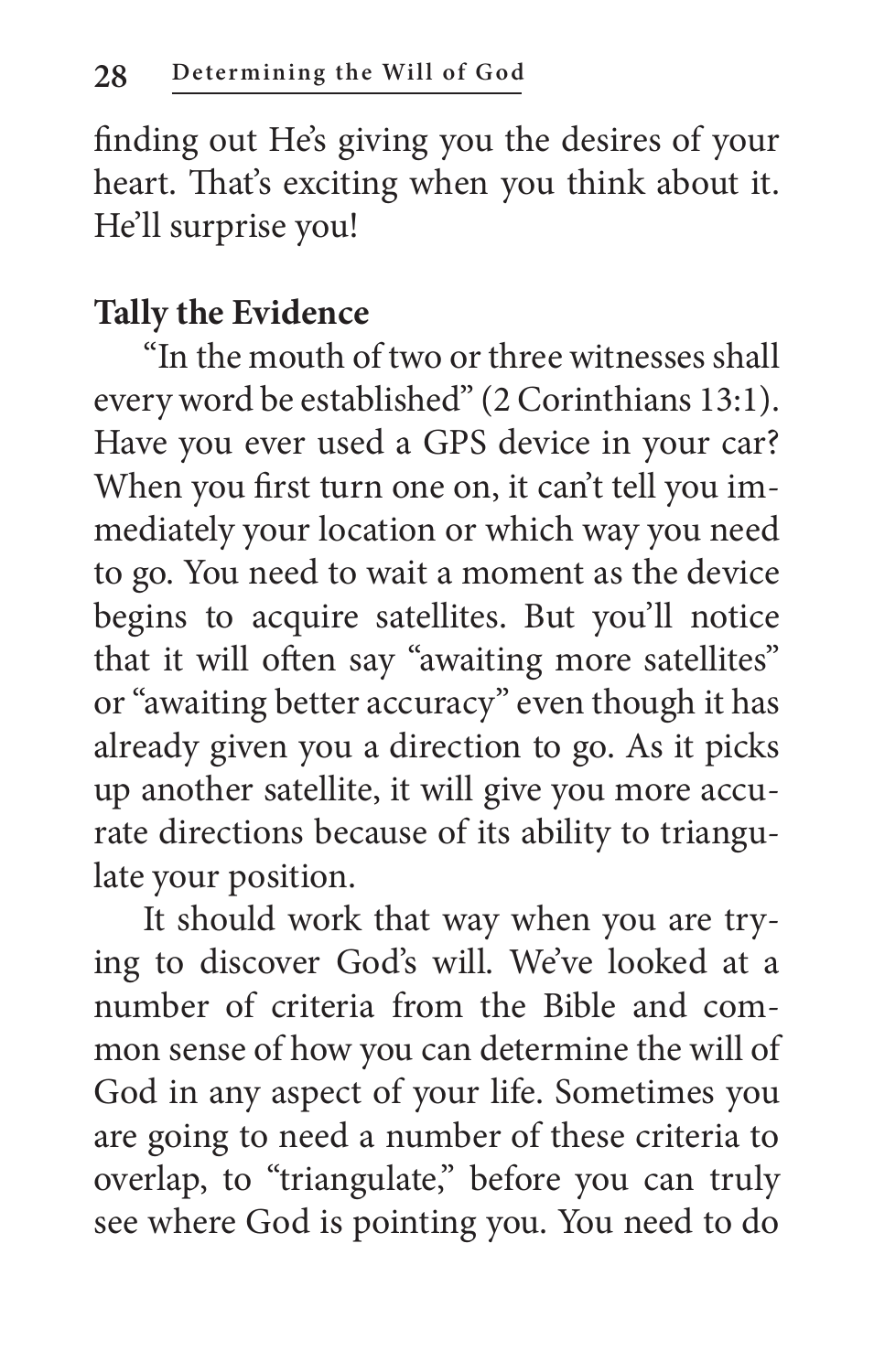a little math—add things up—and make your decision.

Make a list. Ask yourself, "What does God's Word say." If the answer isn't as obvious as you think you need, ask, "What do my counselors say?" and "Which one of my choices truly glorifies God?" Keep tallying the results until you have a decision you can stand on firmly.

When I was courting my wife, we each made a list of the pros and cons about marrying. (I hope she still remembers all the pros.) We were able to ask all these same questions, and we each ultimately made a decision based on the preponderance of evidence. Perhaps you think making a list isn't very romantic when choosing a spouse? Think it tosses out passion? Prayerfully evaluating compatibility does so much to ensure many years of blissful romance.

#### **Are You Already There?**

You might be wondering, "This is all great advice. But I'm supposed to be where I am. I believe I am in the middle of God's will right now." That is indeed a wonderful place to be, but chances are that at some point in your life, you will need a course adjustment.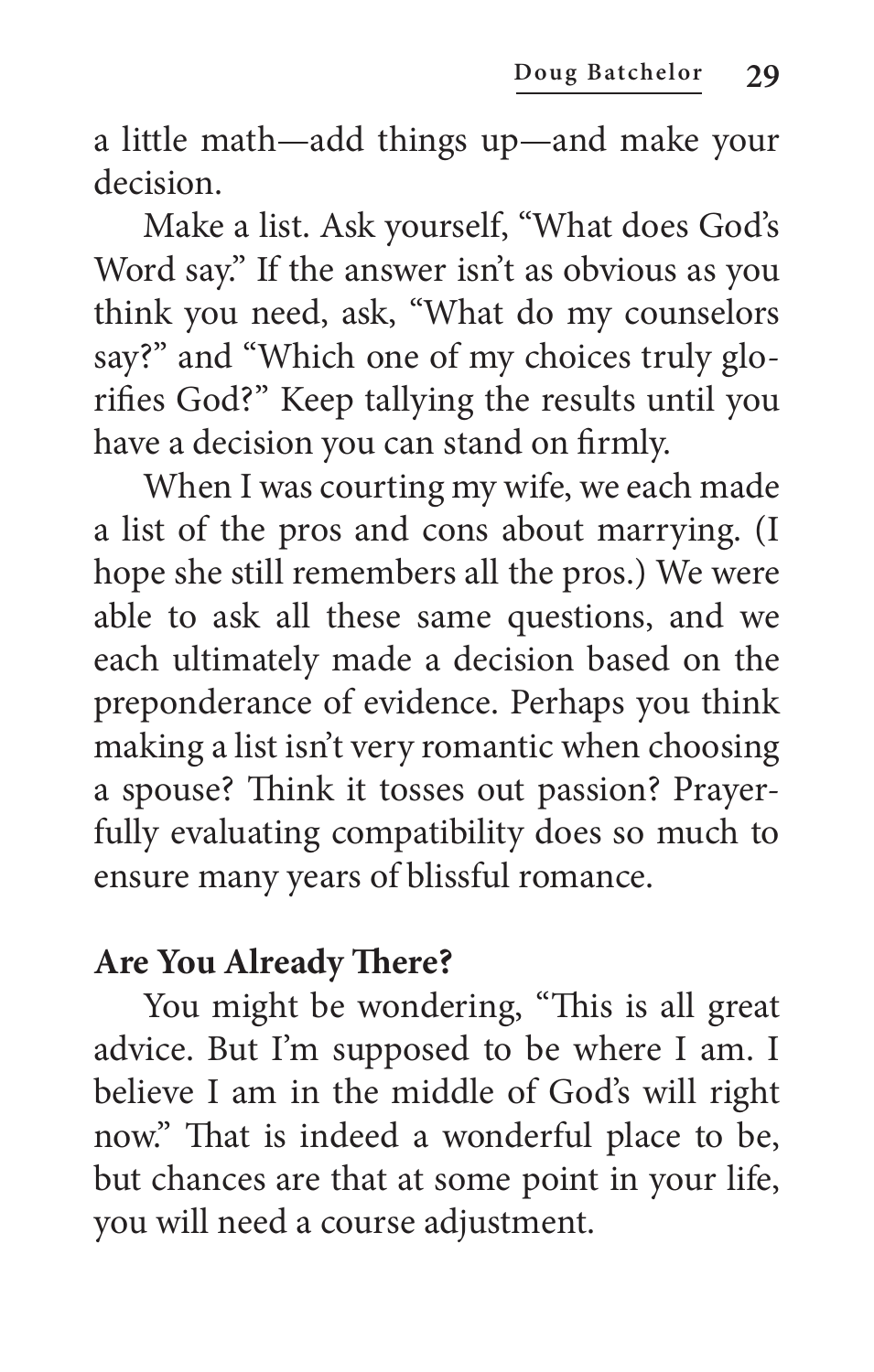Oceanic oil drilling used to consist only of platforms that would be anchored deep into the seafloor. Drilling from these floating barges didn't work efficiently because drill lines and pipes would crack under the constant motion and undulation of the ocean currents. But now they can drill from sophisticated ships that make constant corrections for the motion. They have computer-controlled propellers all the way around them and they are no longer anchored in one place. The ships can actually modify their position constantly through microsecond adjustments from the computer, so they can keep drilling on the exact center.

That's how it should be with a Christian. We need to be consistently measuring that we're in the middle of God's will based on the criteria listed in this book. Once you stop calibrating, it's very easy for us to begin drifting. (Of course, you always want to be tethered to Jesus Christ, but you always need to be sure that you are!) You might be in the right vicinity of God's will, but you still might not be in the middle of God's will. Keep reviewing the list until you find exactly where God can use you most effectively.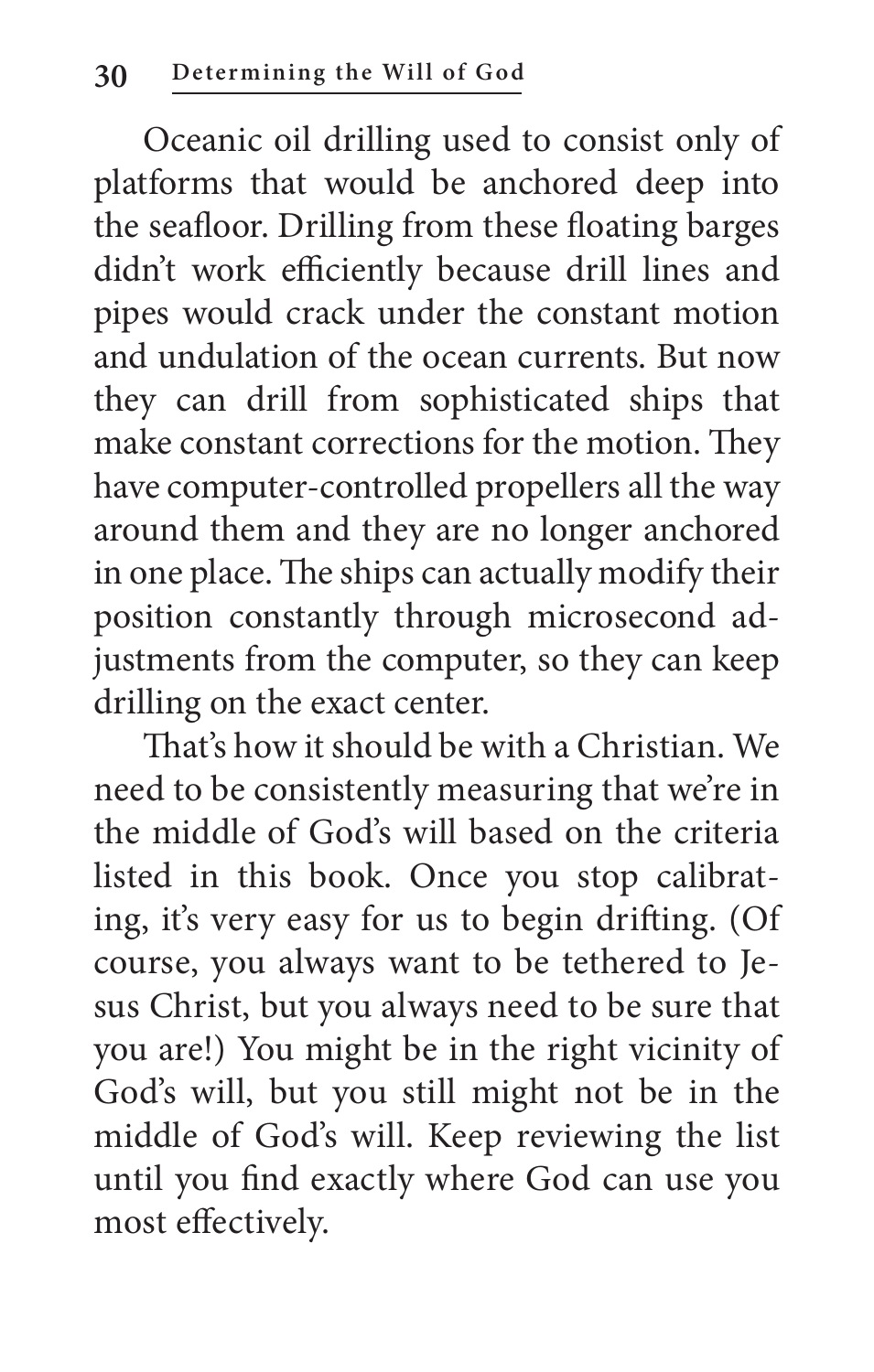#### **Conclusion**

Romans 12:2 says, "Be not conformed to this world: but be ye transformed by the renewing of your mind"—why?—"that ye may prove [test] what is that good, and acceptable, and perfect, will of God." Many otherwise faithful Christians are finding themselves doing the imperfect will of God. They are restless and unhappy. Sometimes that means they aren't being the consistent witness God knows they could be.

Each one of us needs to strive for that good and acceptable, perfect will of God. Even though man is separated from God because of sin, He has given us a way to discover His will—and He has given us the power to do it. Be pliable clay in the Potter's hands and keep calibrating. Not only will you have joy in heaven; you'll have it right here on earth.

Is your life off track? Are you struggling to make the right decision? Are you afraid of where God might lead you—out of your comfort zone and into a strange land? Remember always that God doesn't want what's worst for you; He wants what's best for you. You've got to trust Him that in the end, you'll always be happier being in the middle of His will.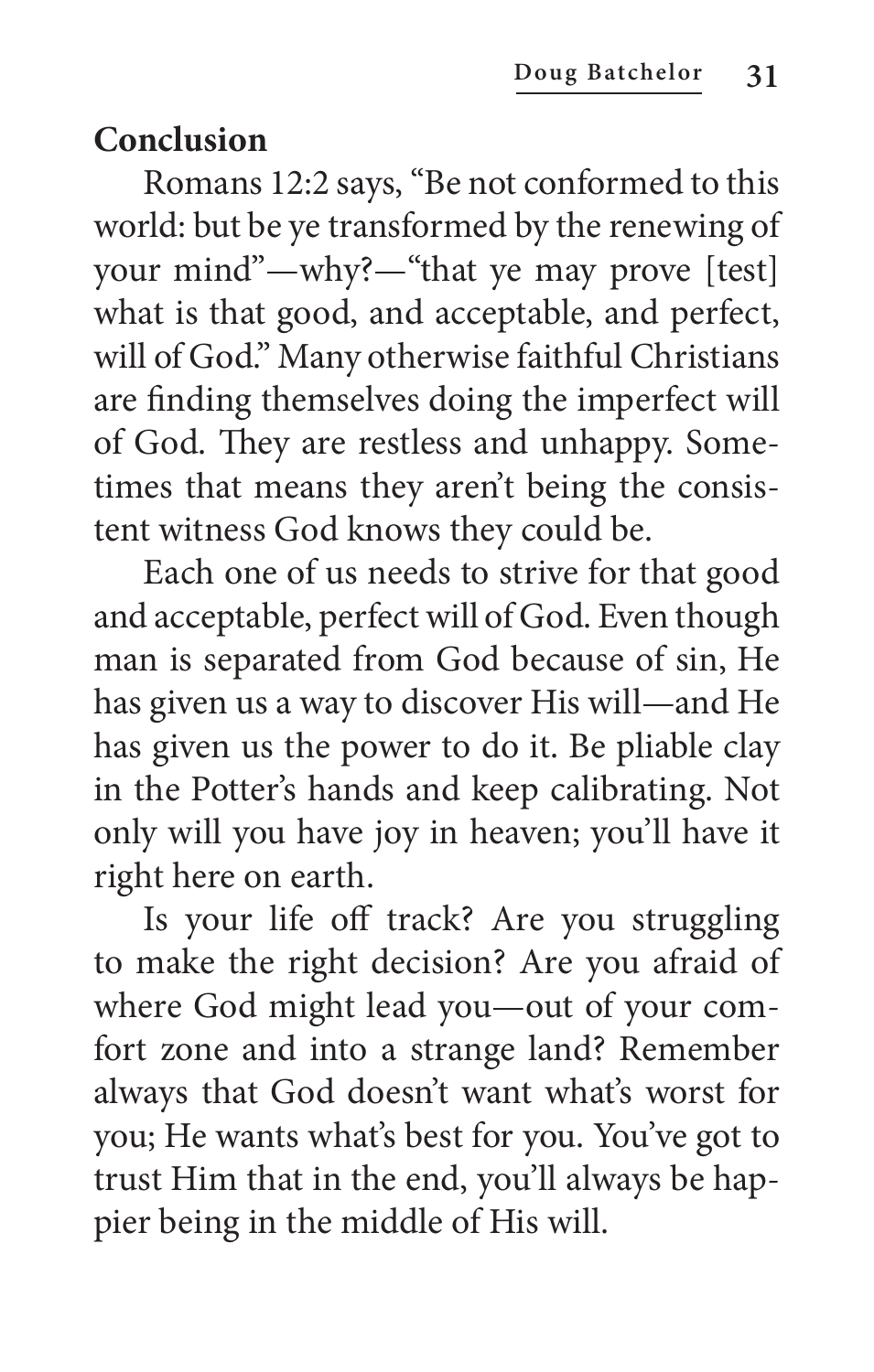"Thy will be done in earth, as it is in heaven" (Matthew 6:10). Eventually, everyone in heaven will be doing the perfect will of God. If we want to be there, we must start practicing right now!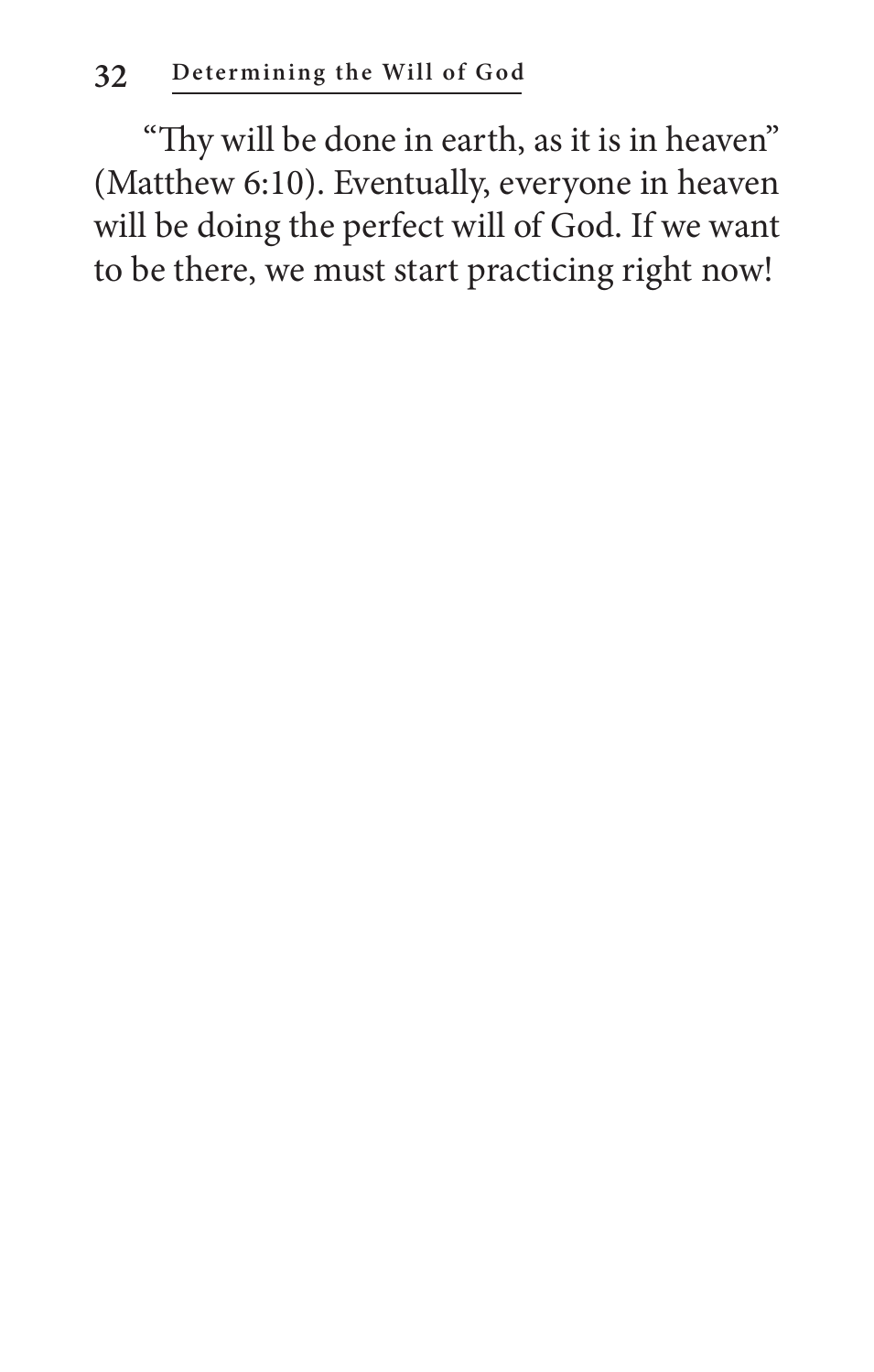

P.O. Box 1058 • Roseville, CA 95678-8058